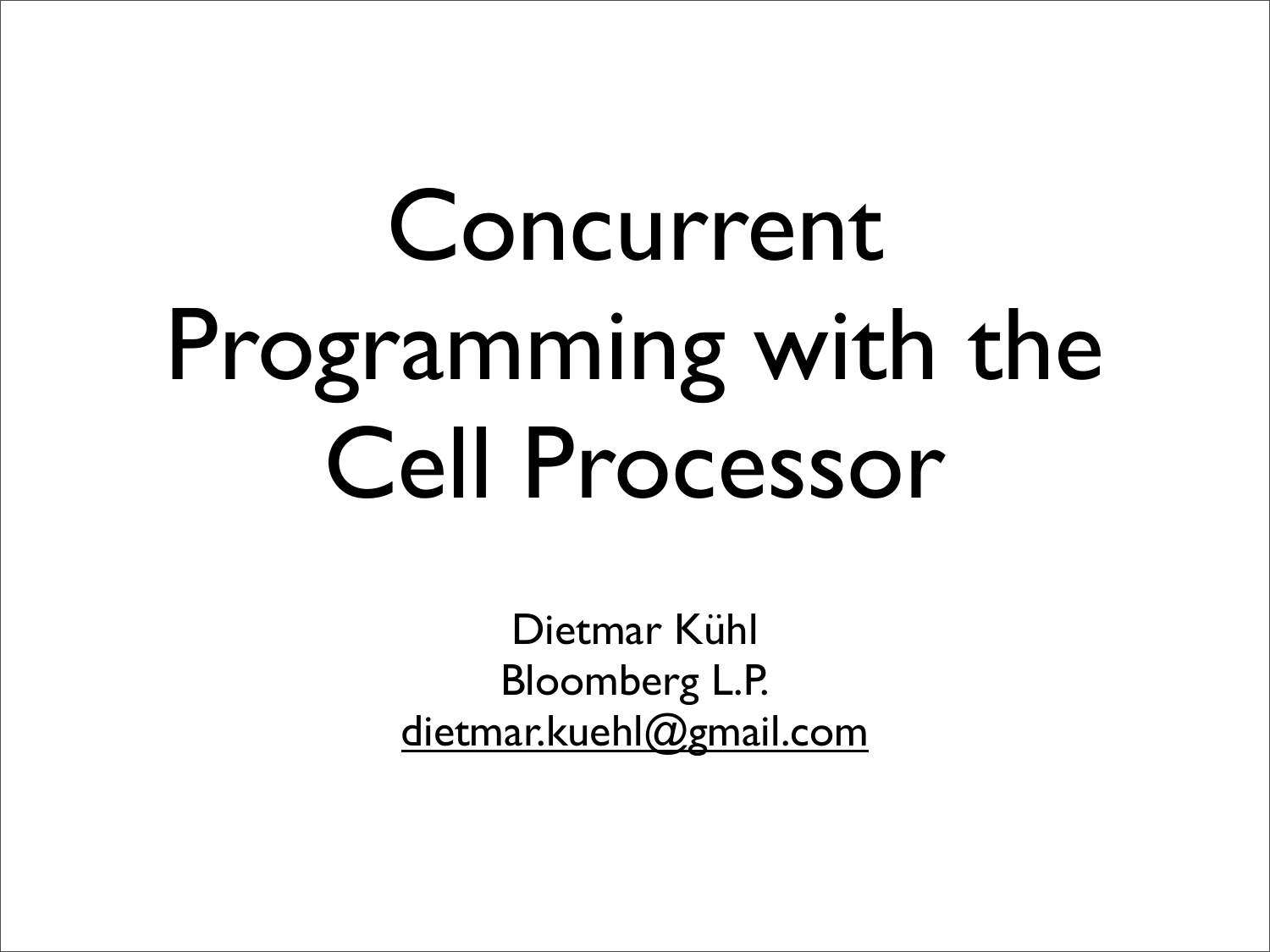# Copyright Notice

© 2009 Bloomberg L.P. Permission is granted to copy, distribute, and display this material, and to make derivative works and commercial use of it. The information in this material is provided "AS IS", without warranty of any kind. Neither Bloomberg nor any employee guarantees the correctness or completeness of such information. Bloomberg, its employees, and its affiliated entities and persons shall not be liable, directly or indirectly, in any way, for any inaccuracies, errors or omissions in such information. Nothing herein should be interpreted as stating the opinions, policies, recommendations, or positions of Bloomberg.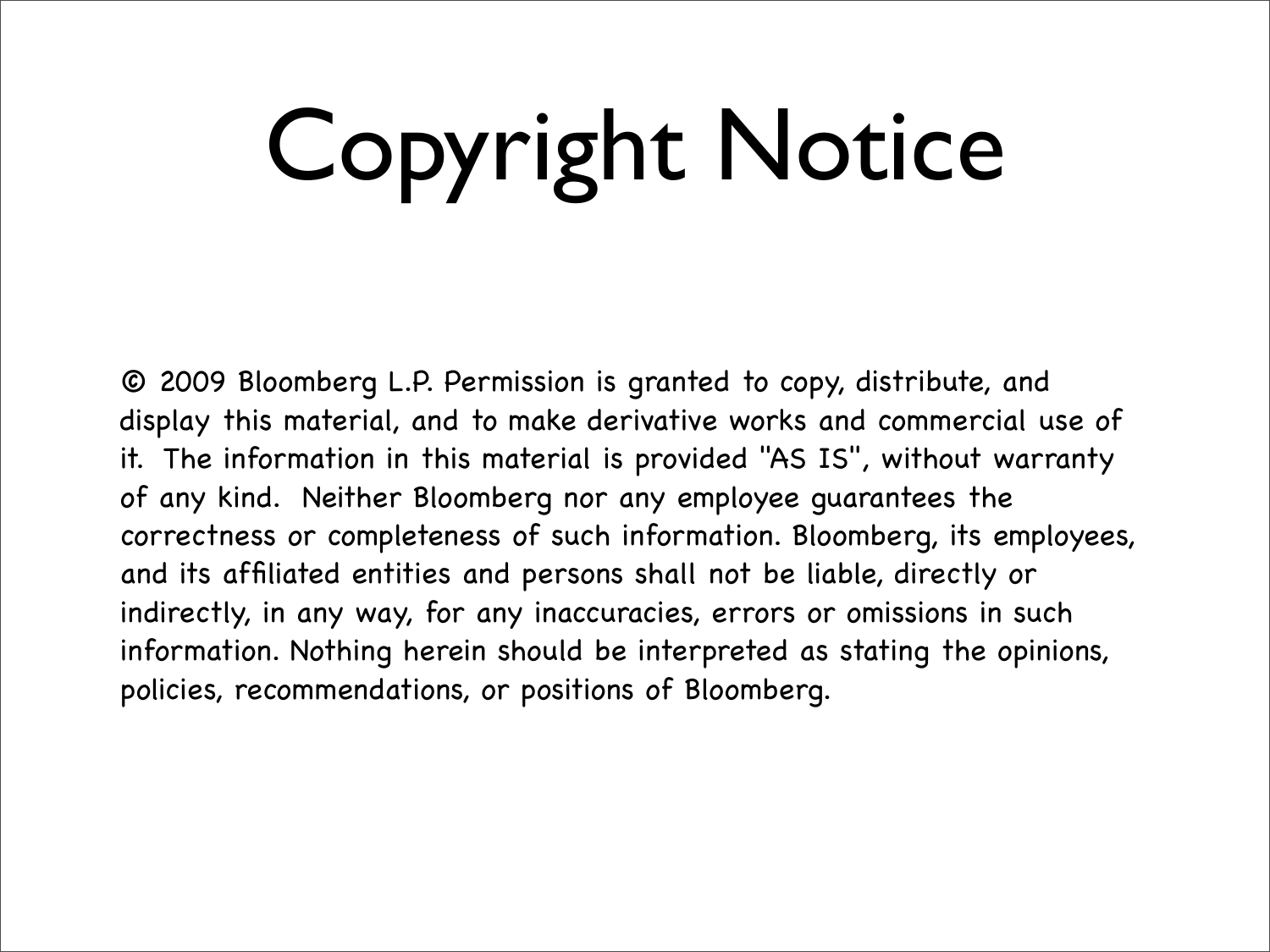#### Overview

- what's special about the Cell?
- Cell SDK and how to build Cell programs
- creating threads using the full power
- communication within the Cell
- using SIMD for great performance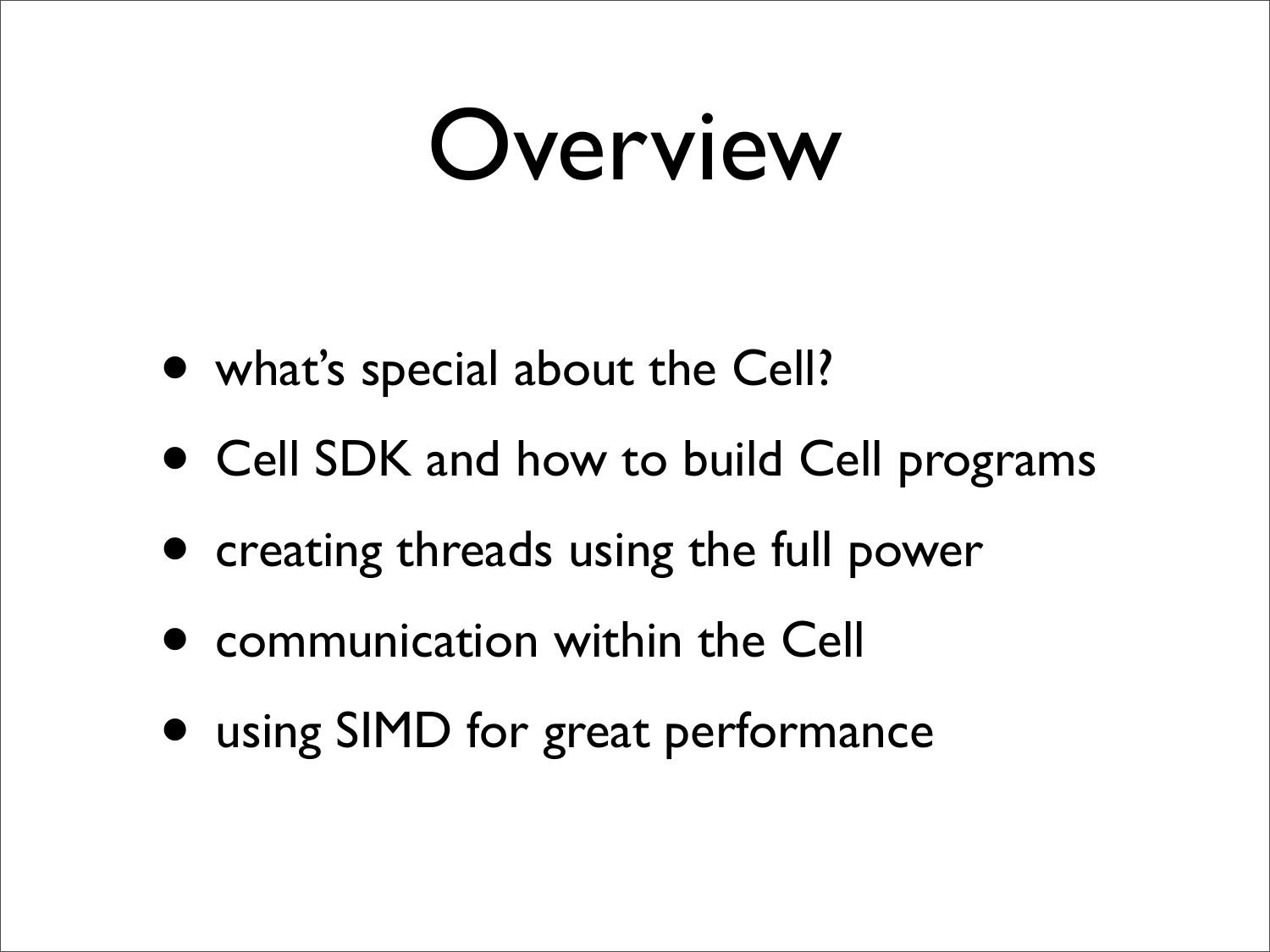#### What's That All About

- processor clock cycles limits are reached
- many CPUs + shared memory: problems
	- contention on accessing memory
	- synchronization causes more complex **CPU<sub>s</sub>**
	- few know how to program this correctly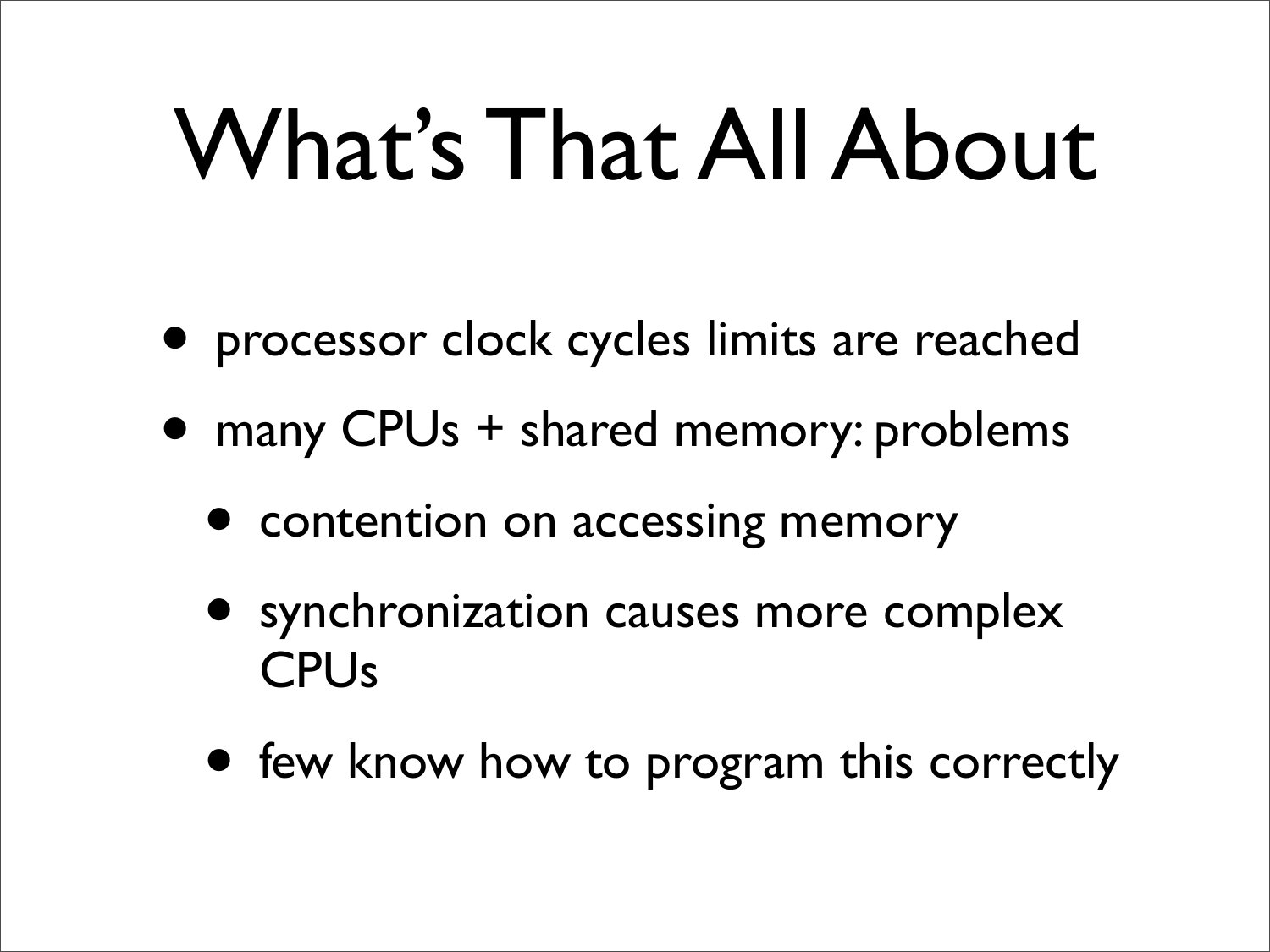# Cell's Approach

- one chip with many but heterogenous CPUs:
	- one general purpose CPU for controlling
	- many fast CPUs for computing
- memory is not directly shared between **CPU<sub>s</sub>** 
	- communication is via fast channels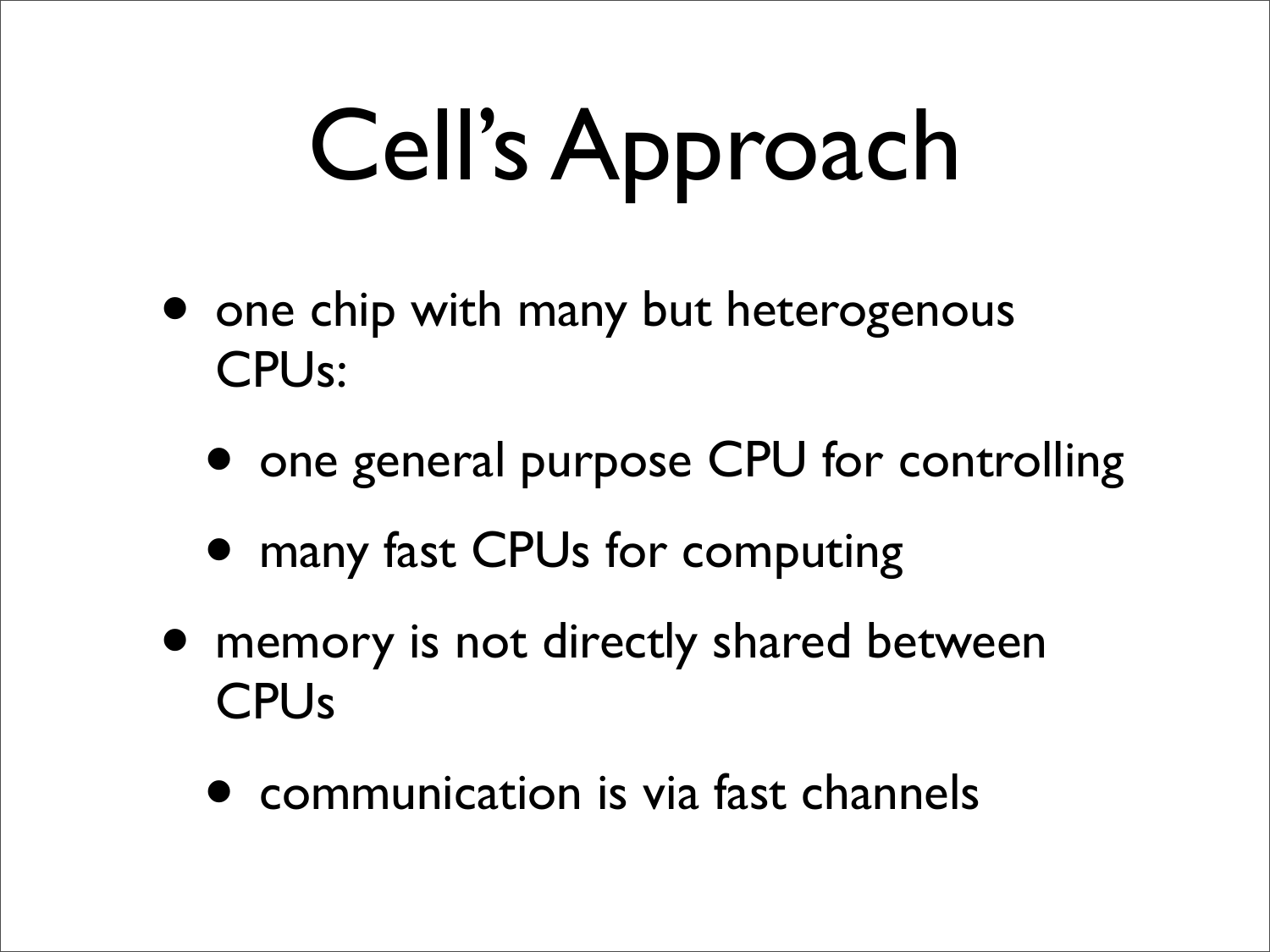#### Cell Architecture

- two different CPUs: PPU and SPU
- 1 × PPU: Power PC for control, I/O, etc.
- <sup>8</sup>× SPU: Synergetic Processing Unit
	- simple SIMD CPU for number crunching
	- direct memory: no cache, no virtual memory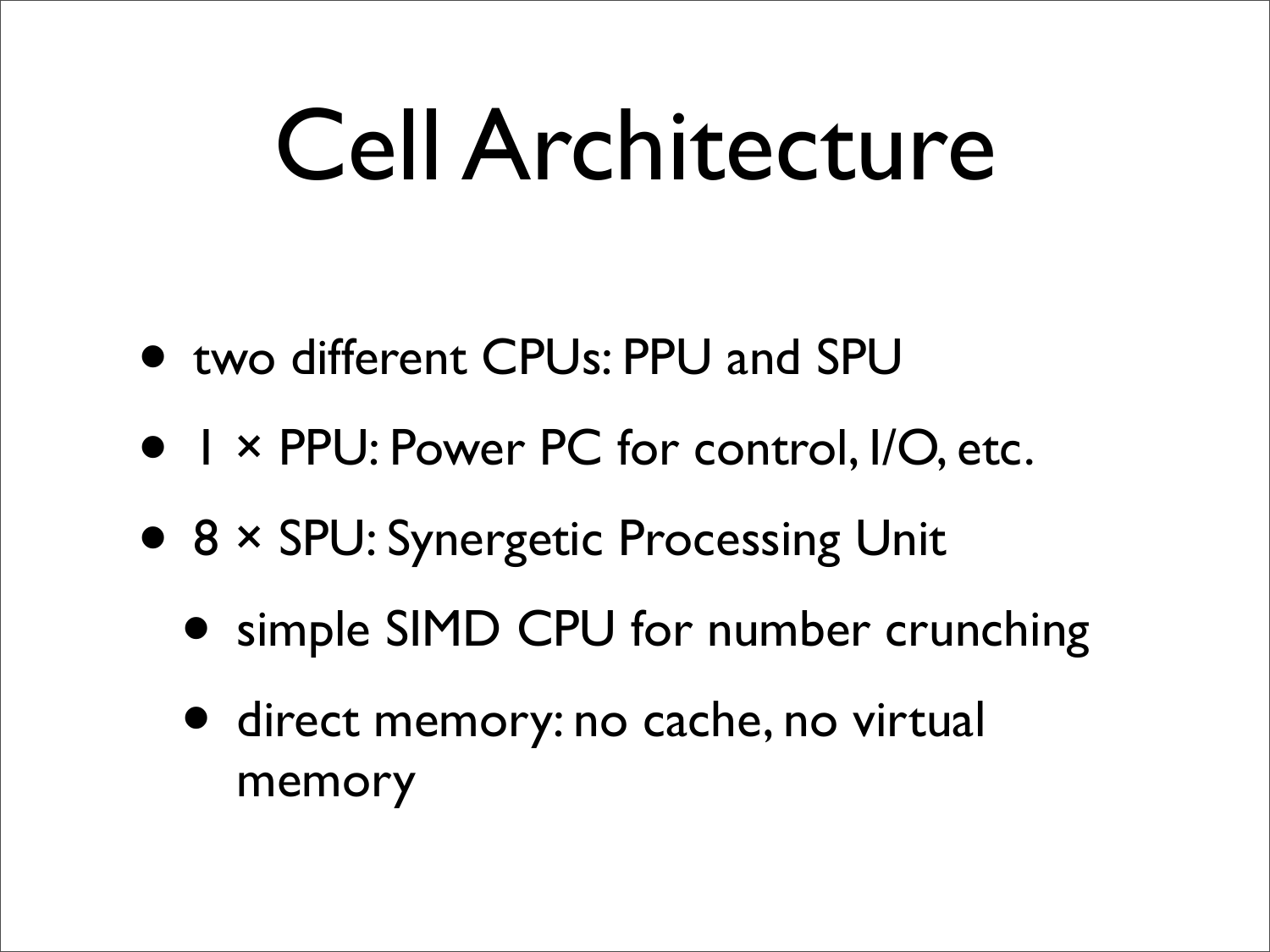# Cell Components

- MIC: memory interface controller
- EIB: element interconnect bus
- I/O interfaces
- PPE: PPU and its connection to MIC, EIB, I/ O
- SPE: SPU and its connection to MIC and EIB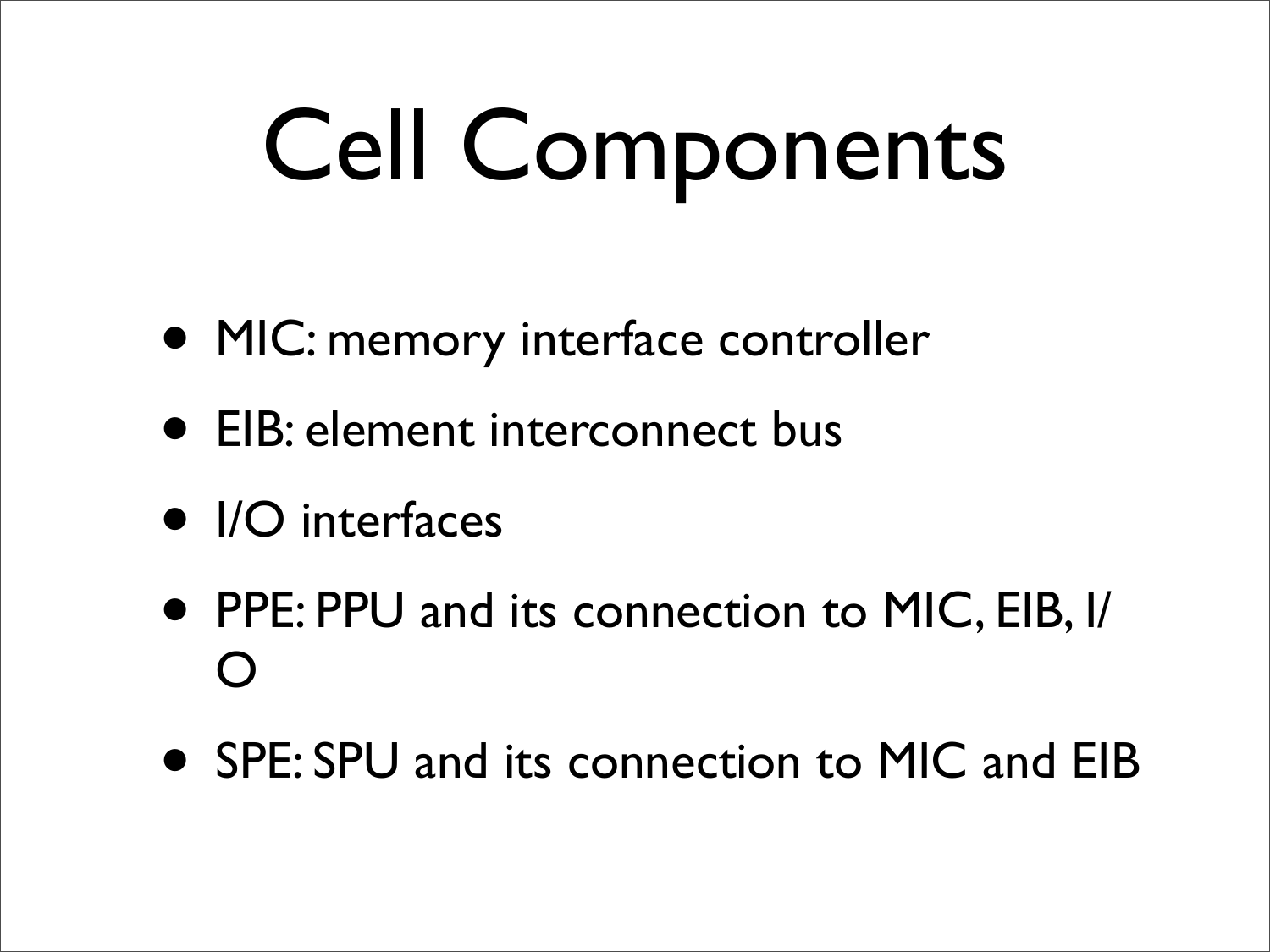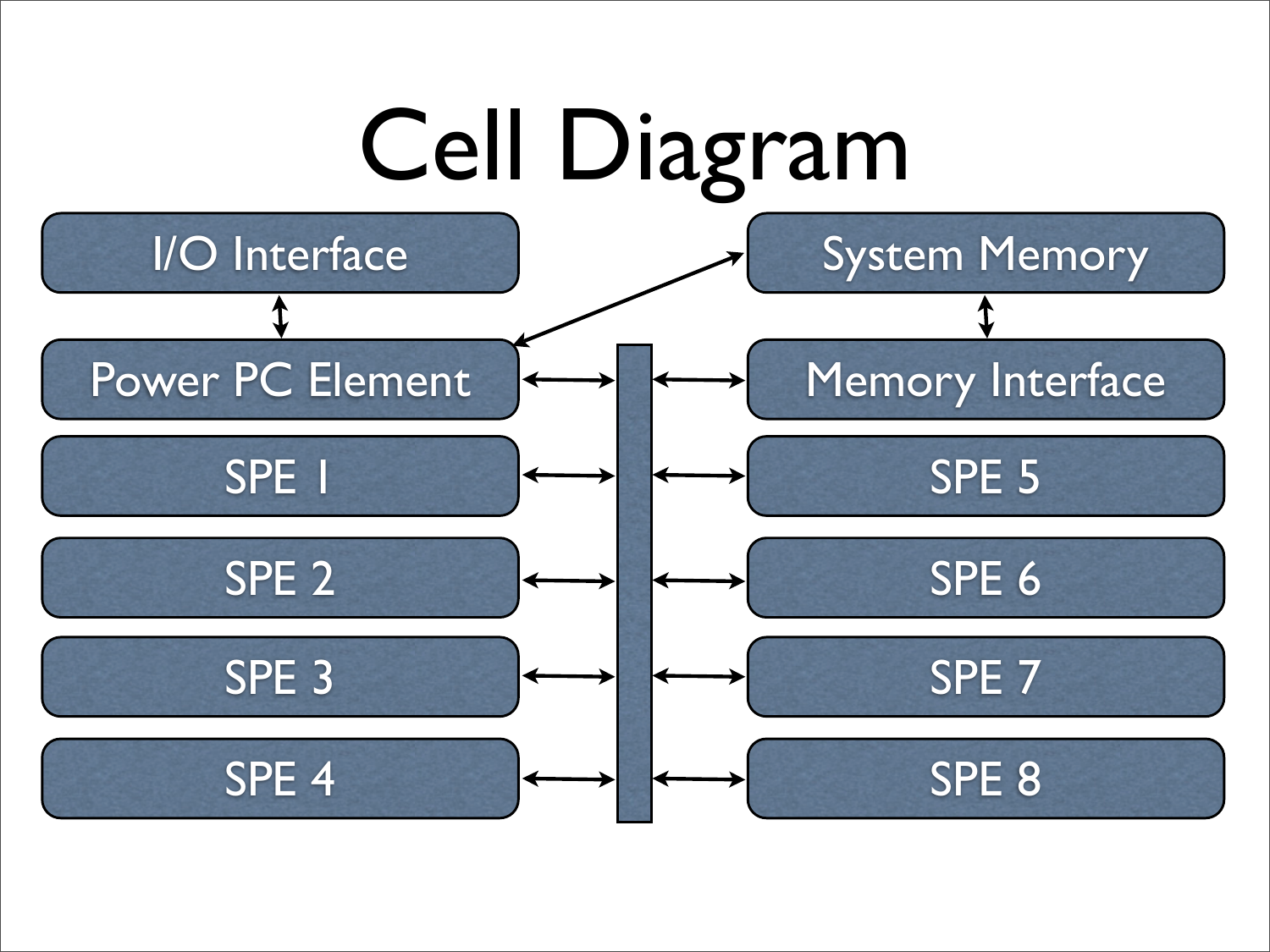## SPE: Processing Units

- own, limited memory: e.g. 256KB
- no memory protection, e.g. for stack overflow
- no cache, no virtual memory, no I/O
- uses asynchronous DMA for communication
- 128 bit SIMD processing for everything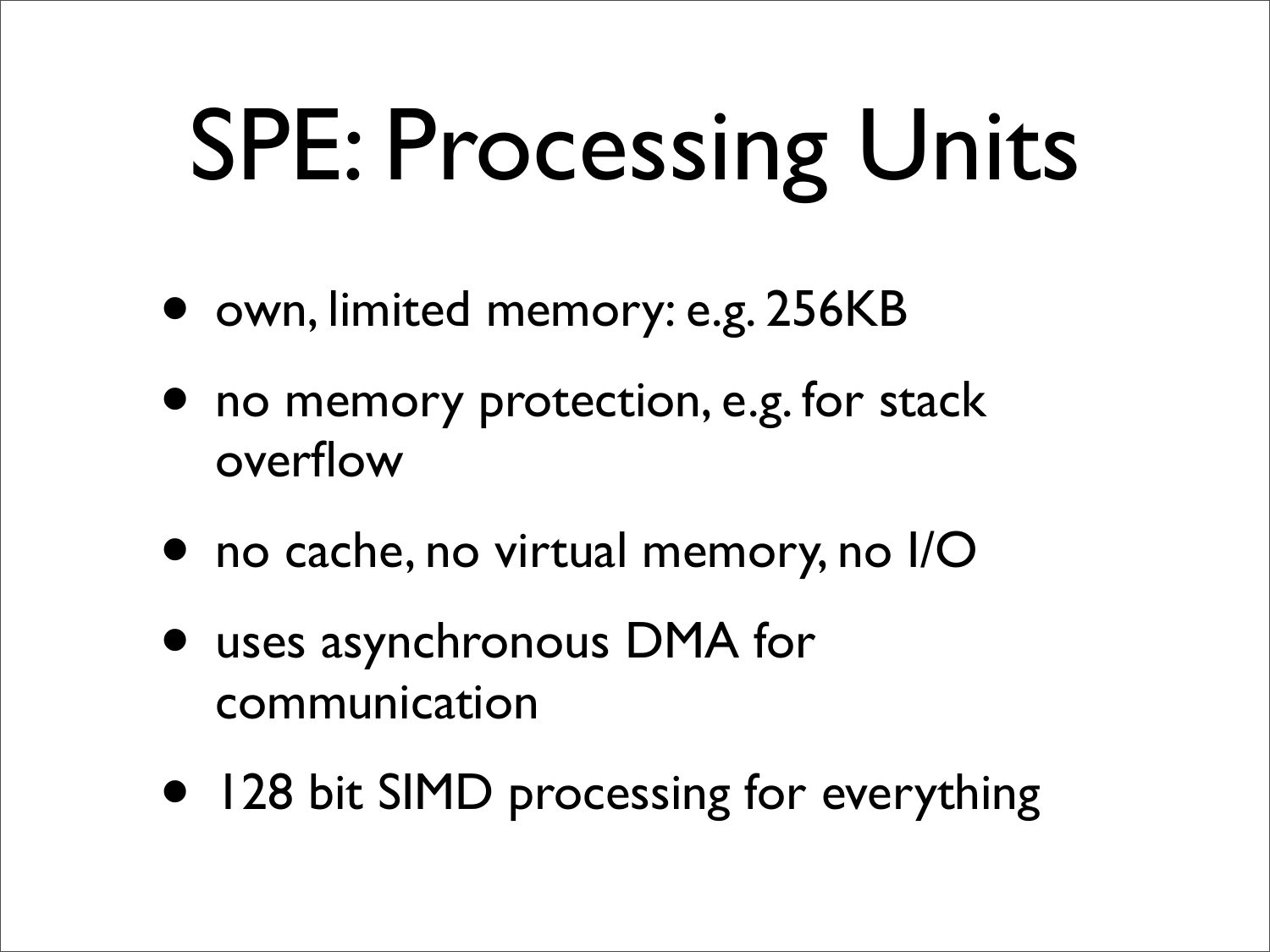## Accessible Supercomputer

- employed e.g. in the PlayStation 3
- this has support to run Linux
- caveat: GPU and 2 SPUs are inaccessible
- other OS is intended: no need for a hack
- IBM provides a free SDK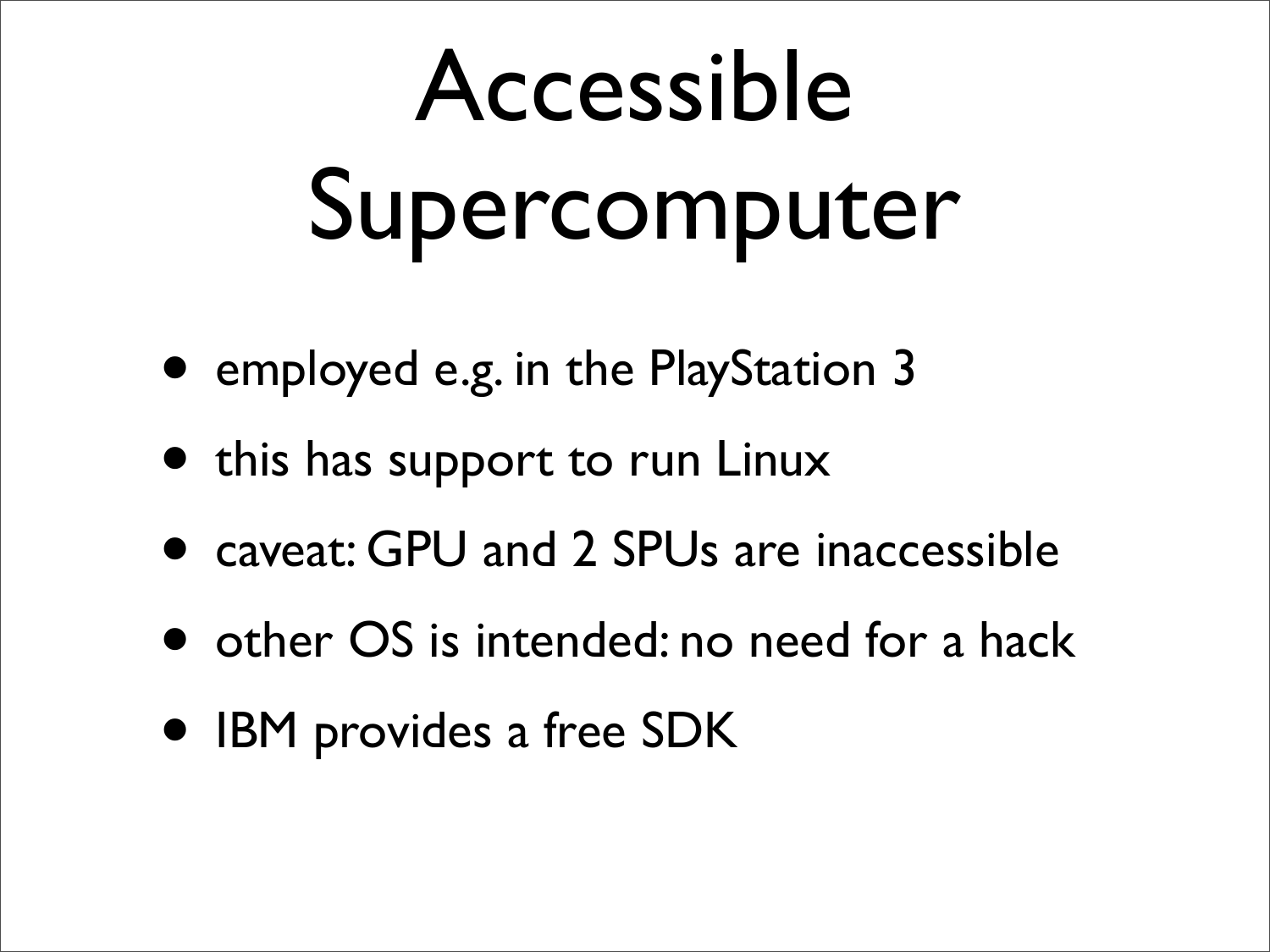# Developing for the Cell

- IBM provides a free SDK for SPU and PPU
- GCC cross-compiler and cross-binutils
- libraries, in particular for SPU access: libspe
- debugger for PPU and SPU
- a Cell system simulator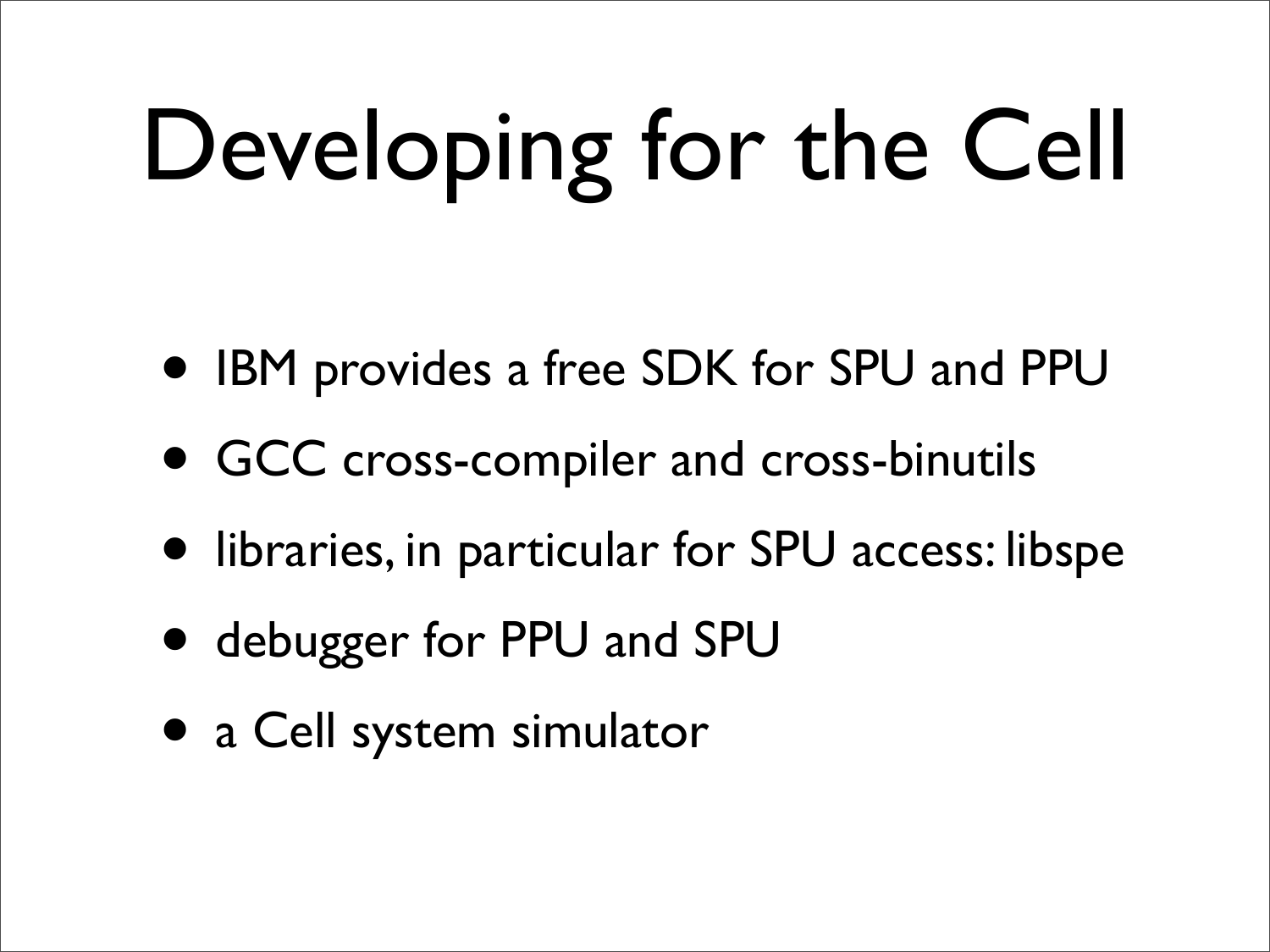# Linux vs. PlayStation3

- non-destructive: you can still play games!
- use the "Other OS" option to boot Linux
- many PPC distributions work on the PS3
- Yellow Dog Linux is specifically for the Cell
- IBM provides add-ons for the SPU access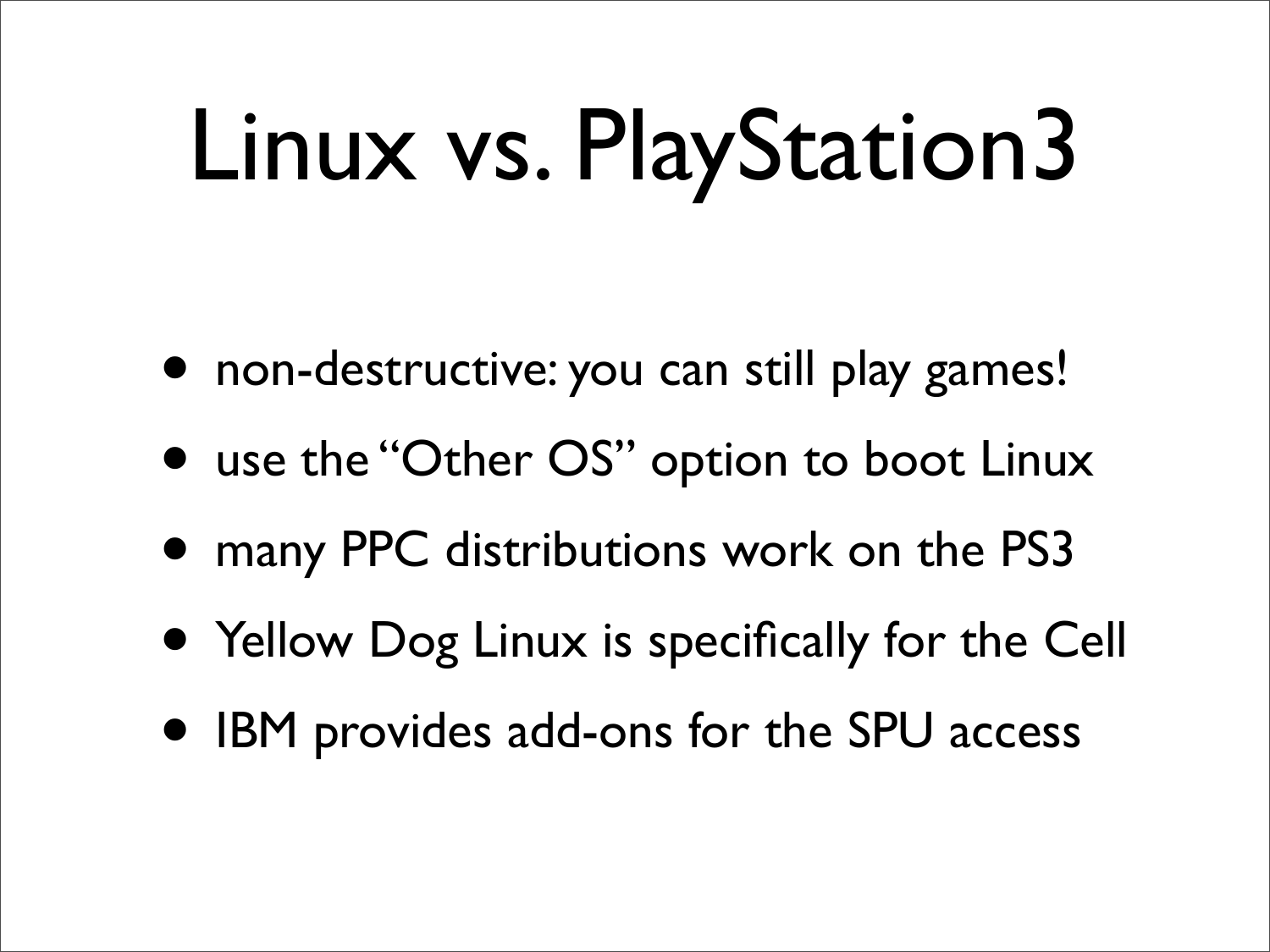# Building SPU Programs

- compile objects normally for respective CPU:
	- PPU: ppu-g++, ppu-gcc, ppu-as, ...
	- SPU: spu-g++, spu-gcc, spu-as, ...
- link SPU program: spu-gcc ...
- embed into PPU object: embedspu ...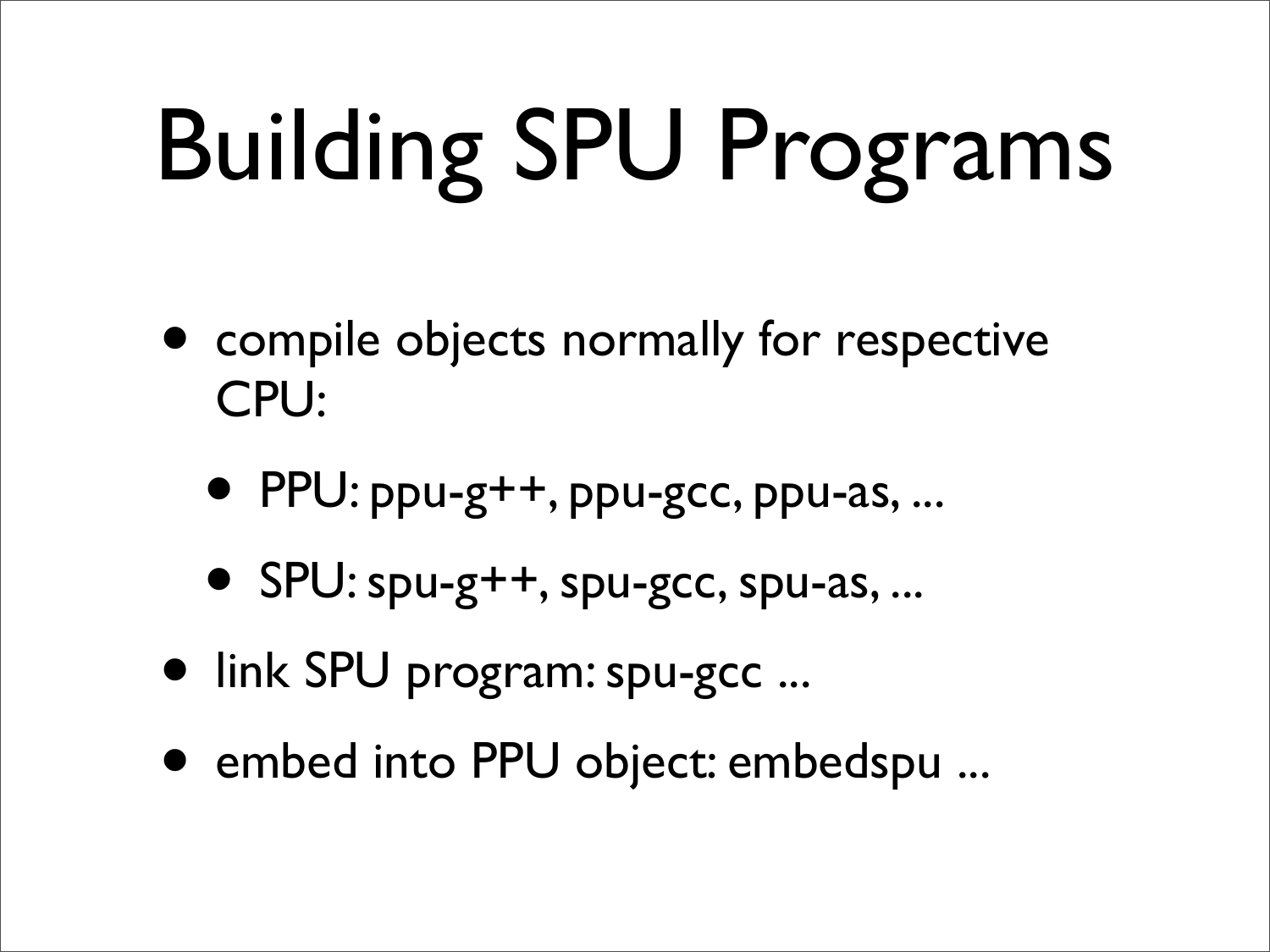### Build Example

ppu-g++ -W -Wall -g -O2 -c ppe-hello.cpp spu-g++ -W -Wall -g -O2 -c spe-hello.cpp spu-gcc -W -Wall -g -O2 -c spe-main.c spu-gcc -o spe-hello spe-hello.o spe-main.o

embedspu hello spe-hello embed.o

ppu-g++ -o hello ppe-hello.o embed.o -lspe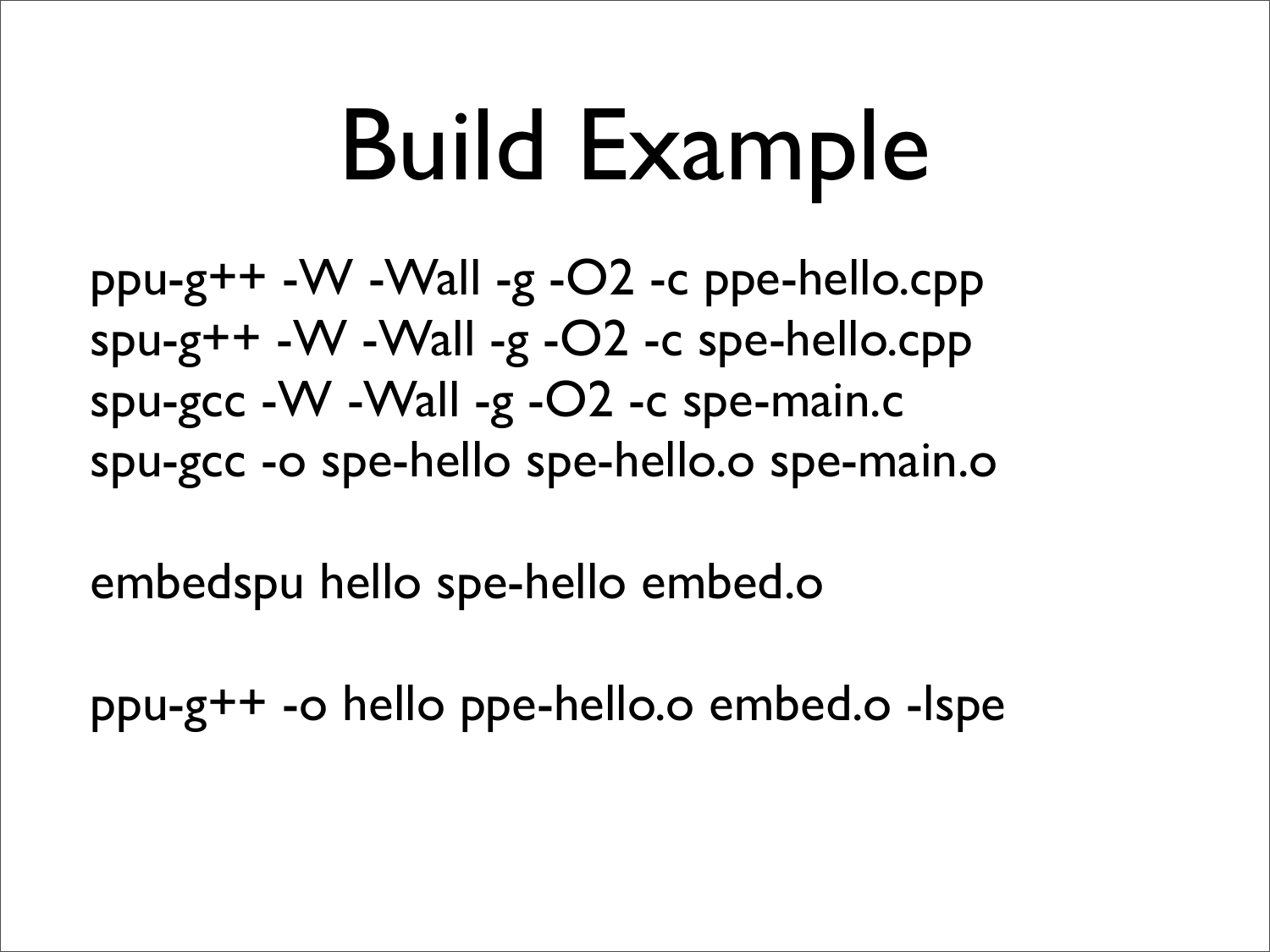# Running the Program

- cross-compile and run with the simulator
- cross-compile, transfer to Cell, run natively
- compile and run natively on the Cell
- there is a loader for stand-alone SPU programs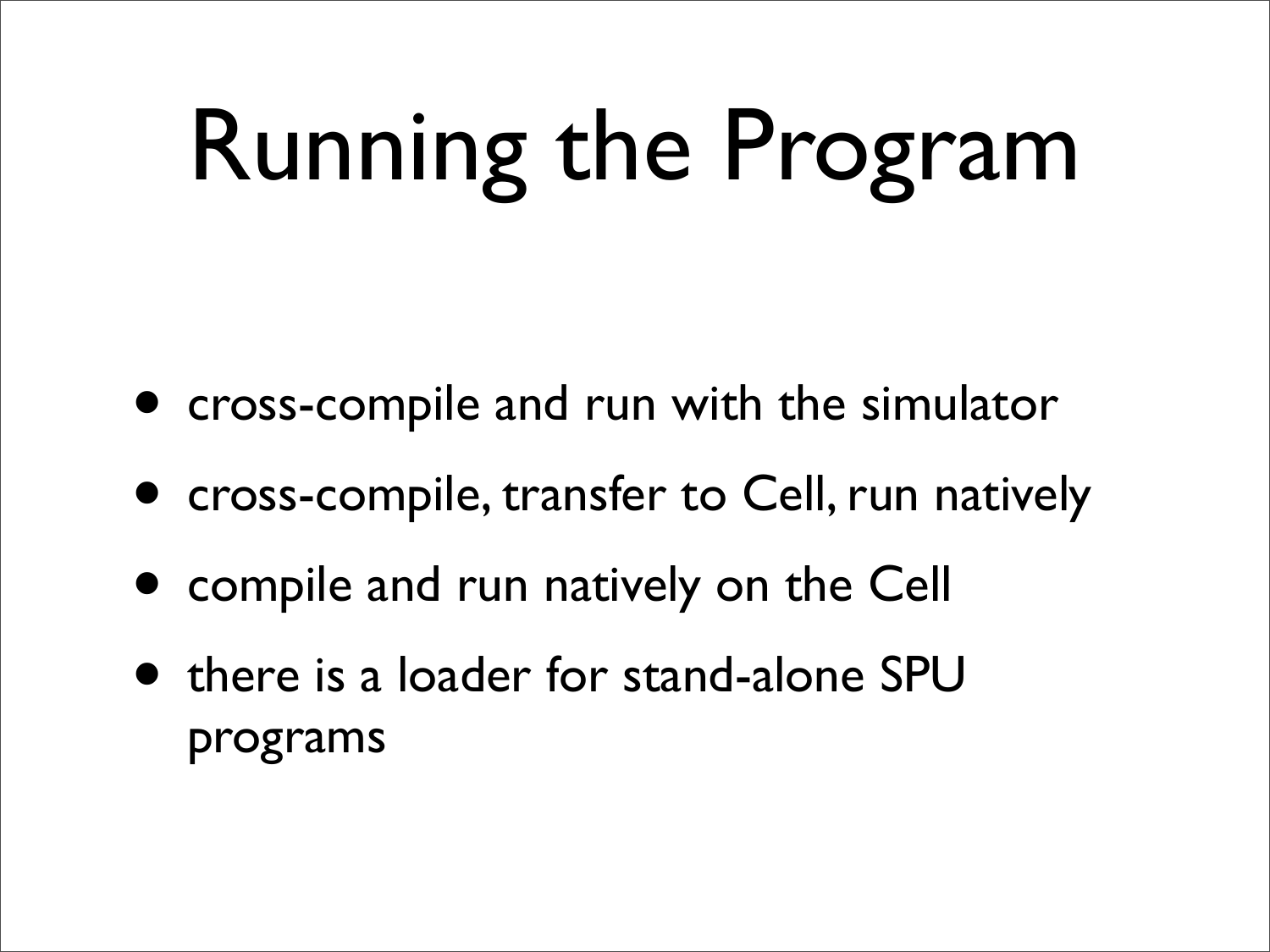# Creating SPU Threads

- functions from <libspe.h>
- spe\_create\_thread(grp, addr, arg, env, -1, 0)
- spe\_wait(speid, &status, 0)
- SPUs are assigned by the library
- #threads can exceed #SPUs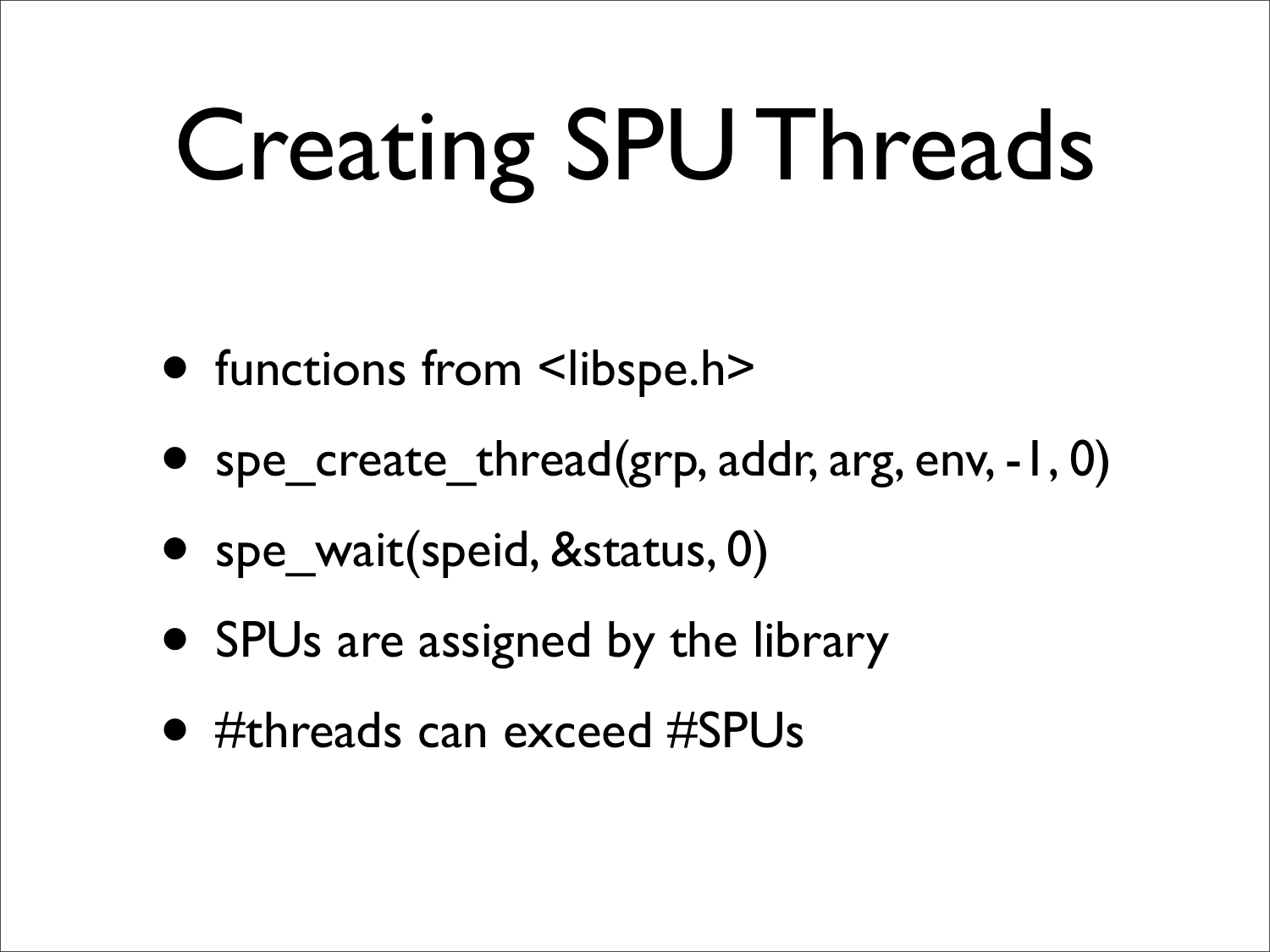### SPU "hello world"

```
#include <stdio.h>
int main(unsigned long long id,
        unsigned long long arg,
        unsigned long long env)
{
  printf("id=%llx arg=%llx env=%llx\n",
        id, arg, env);
  return 0;
}
```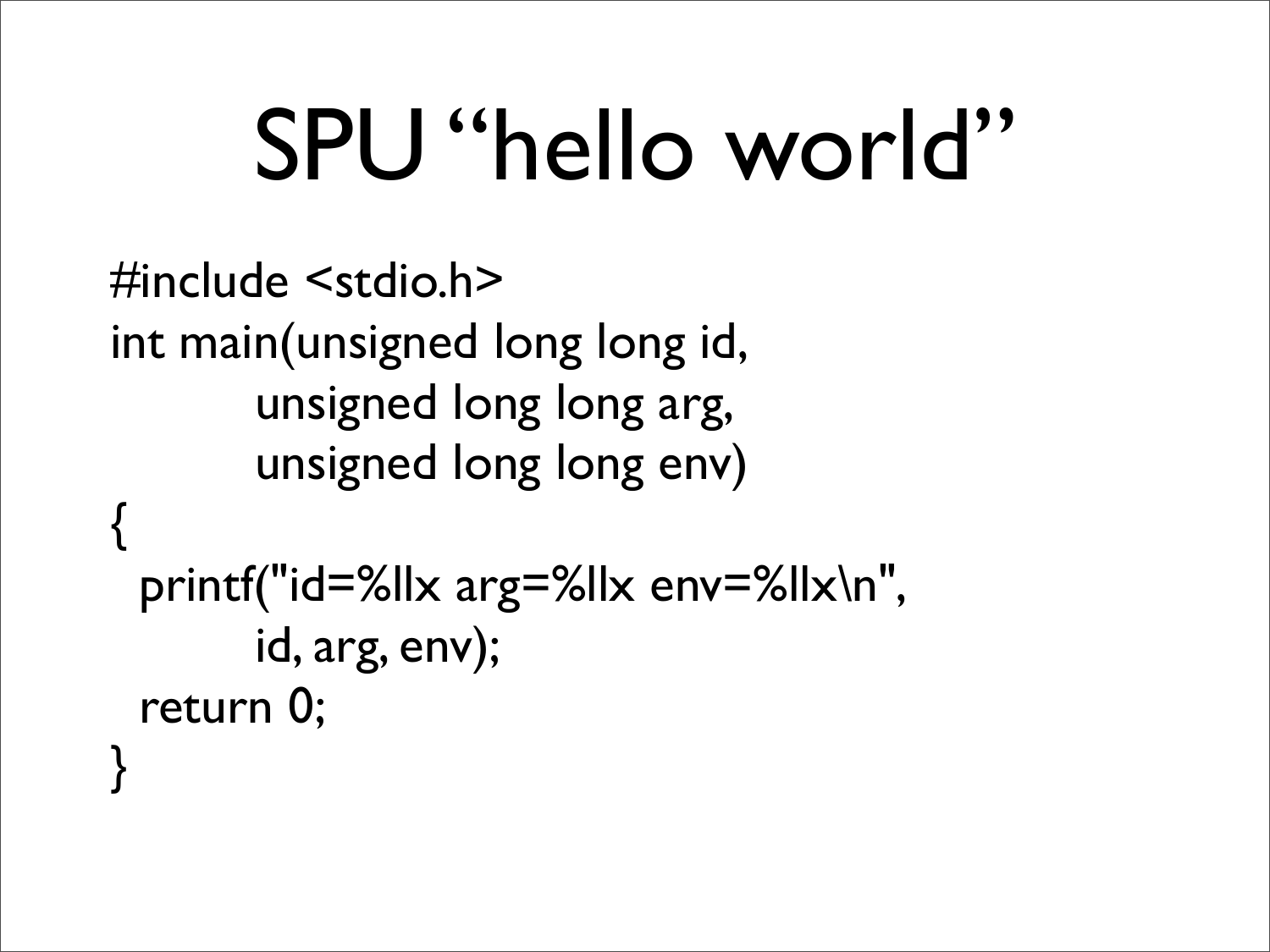### PPU "Hello World"

```
#include <libspe.h>
extern spe_program_handle_t hello;
int main()
{
 speid_t id = spe_create_thread(0, &hello,
                     0, 0, -1, 0); if (id)
  spe_wait(id, 0, 0);
}
```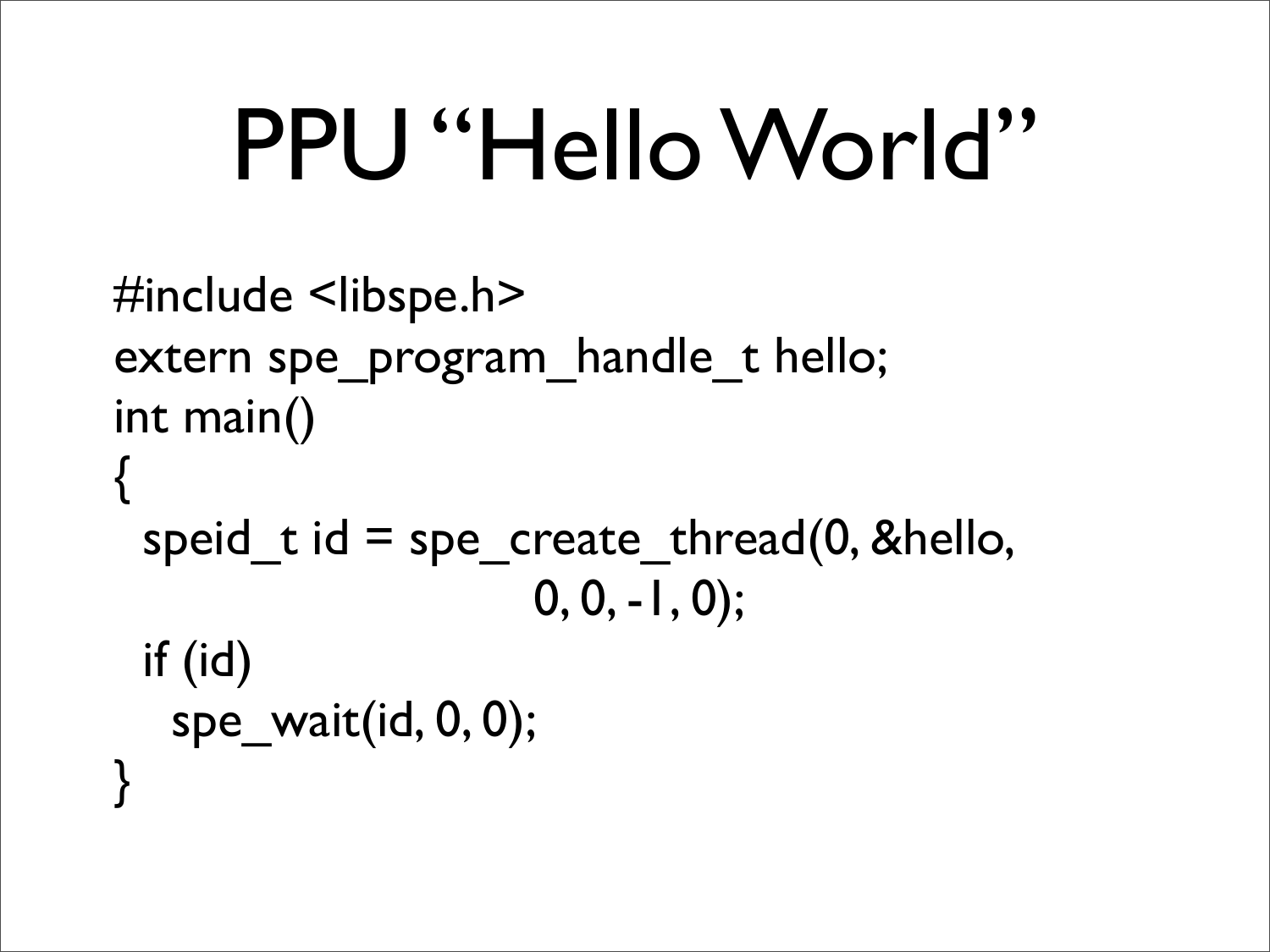#### C++ PPU "hello world"

```
 try {
   cool::spe_thread thread(hello);
 }
  catch (std::exception const& ex) {
   std::cerr << "ERR:" << ex.what() << "\n";
 }
```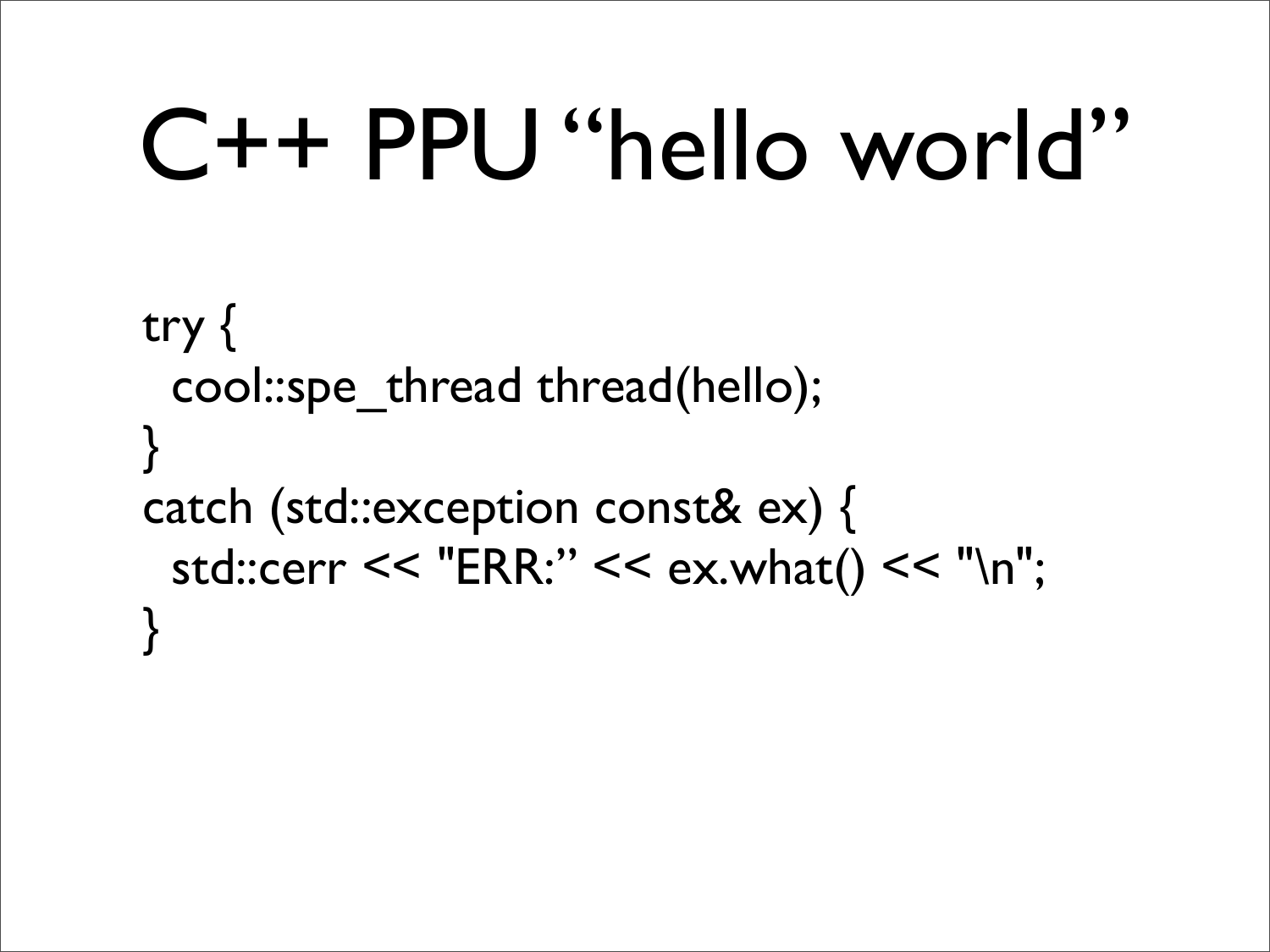#### SPU Communication

- two ring channels in either direction
- each channel transfers 16 byte at once
- maximum transfer 16kB
- primary transfer facility: DMA
- secondary communication: mailboxes and signals
- names always from SPU perspective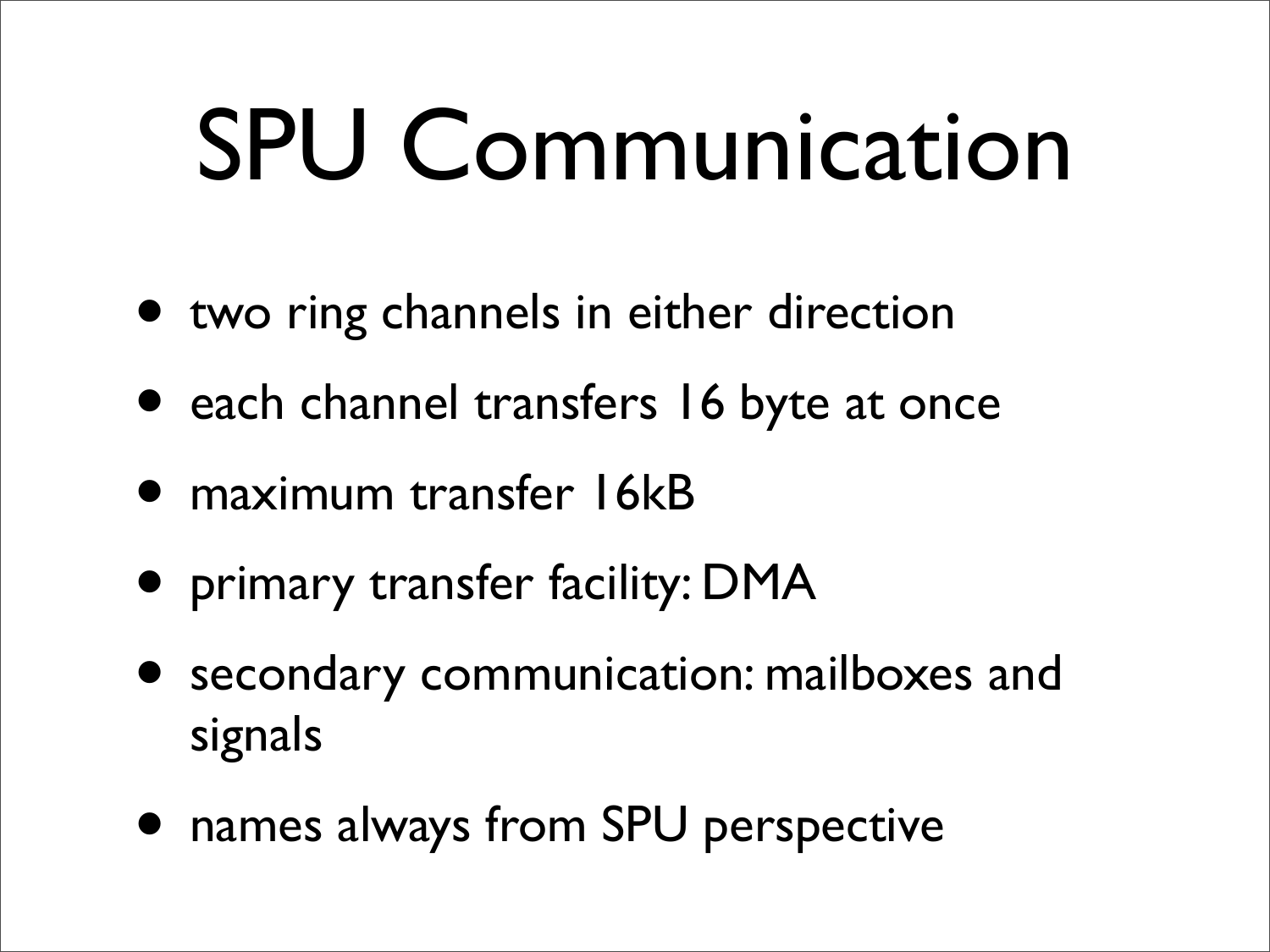### Mailbox: Simple Messages

- communicate 32 bit values only
- per SPE one inbox and one outbox
	- inbox: 4 elements
	- outbox: 1 element
- on SPE exceeding operations will block
- on PPE exceeding operations will not block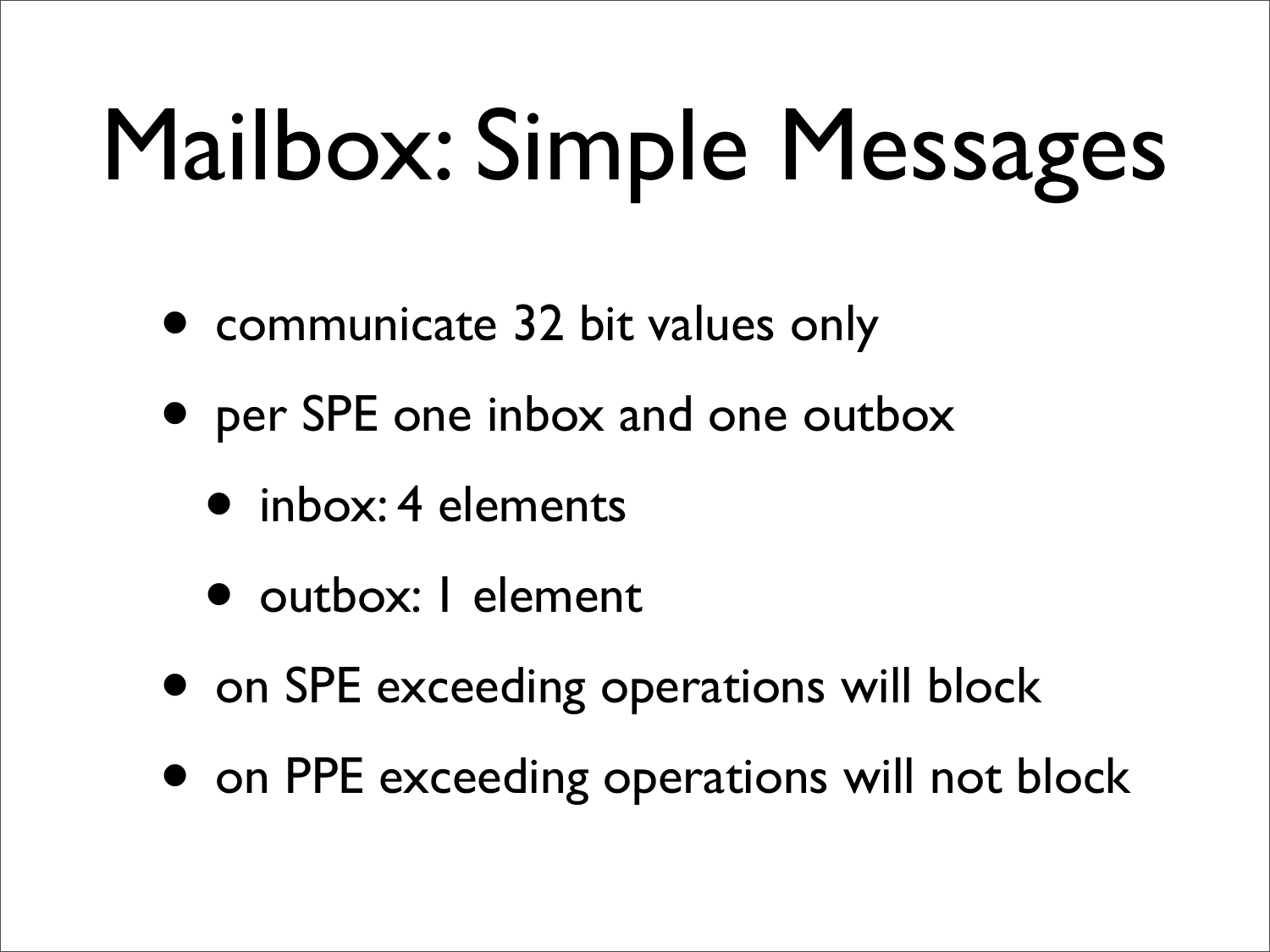## SPU Mailbox Operations

- declared in  $\le$ spu mfcio.h>
- blocking: spu\_read\_in\_mbox()
- blocking: spu\_write\_out\_mbox(value)
- non-blocking: spu\_stat  $*$  mbox()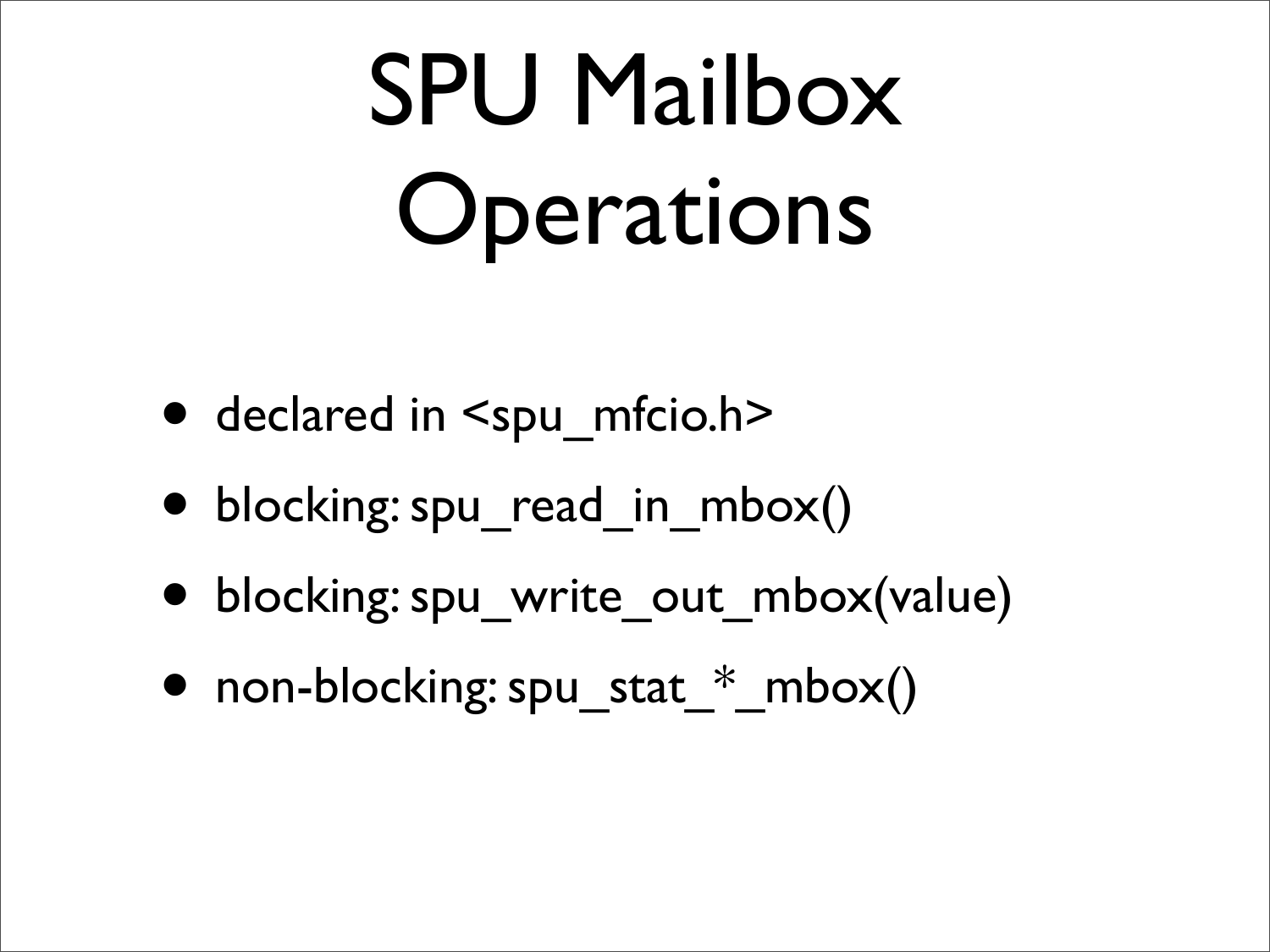## PPU Mailbox Operations

- declared in <libspe.h>
- all operations on the PPU are non-blocking
- spe\_write\_in\_mbox(speid, value)
- spe\_read\_out\_mbox(speid)
- spe\_stat \* mbox(speid)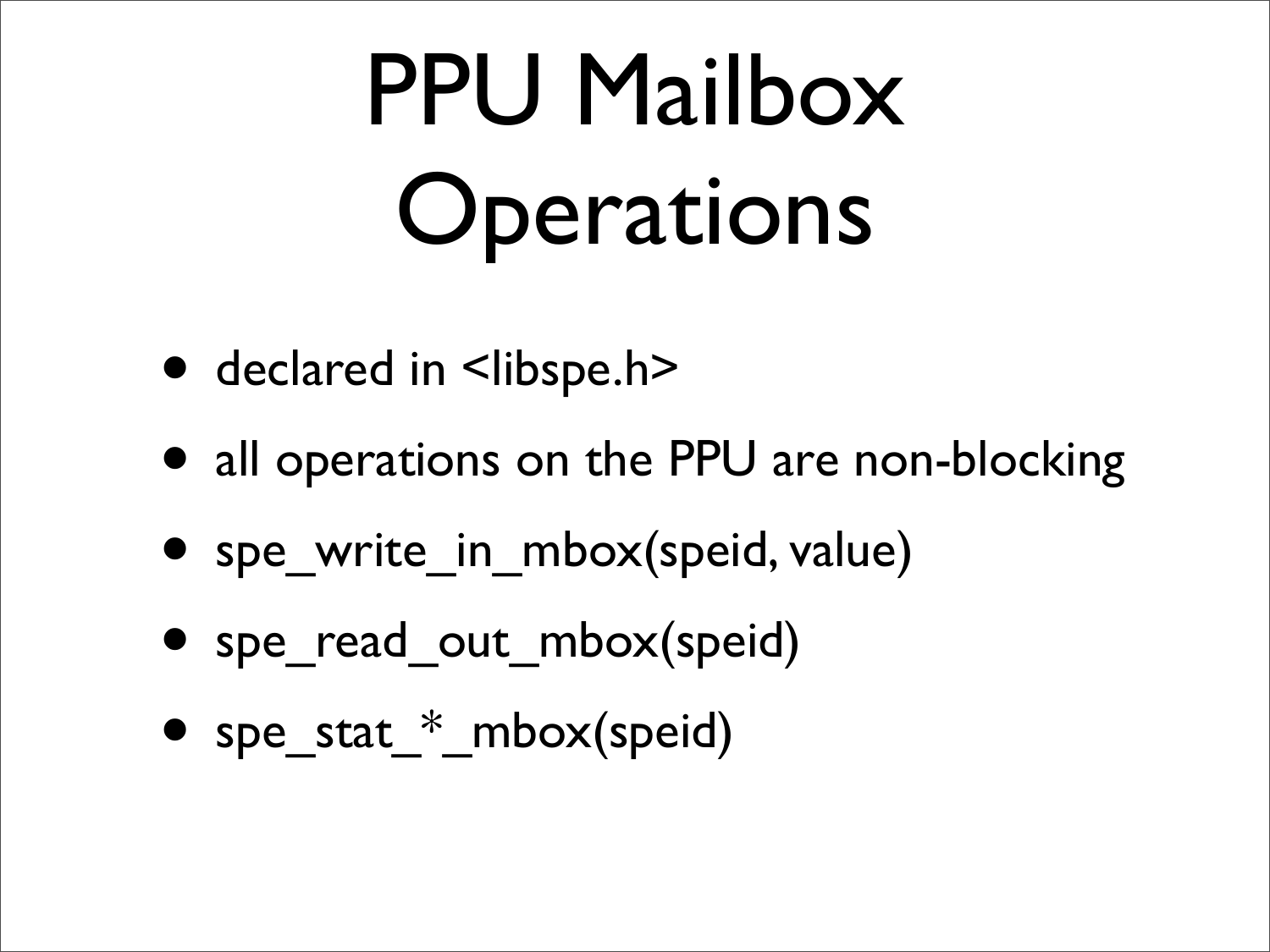### SPU Mailbox Example

```
uint32_t value = ::spu_read_in_mbox();
  printf("mbox value=%d\n", value);
 for (int i = 2; i \le 4; +i)
 {
  ::spu write out mbox(i * value);
   printf("wrote value=%d\n", i * value);
 }
```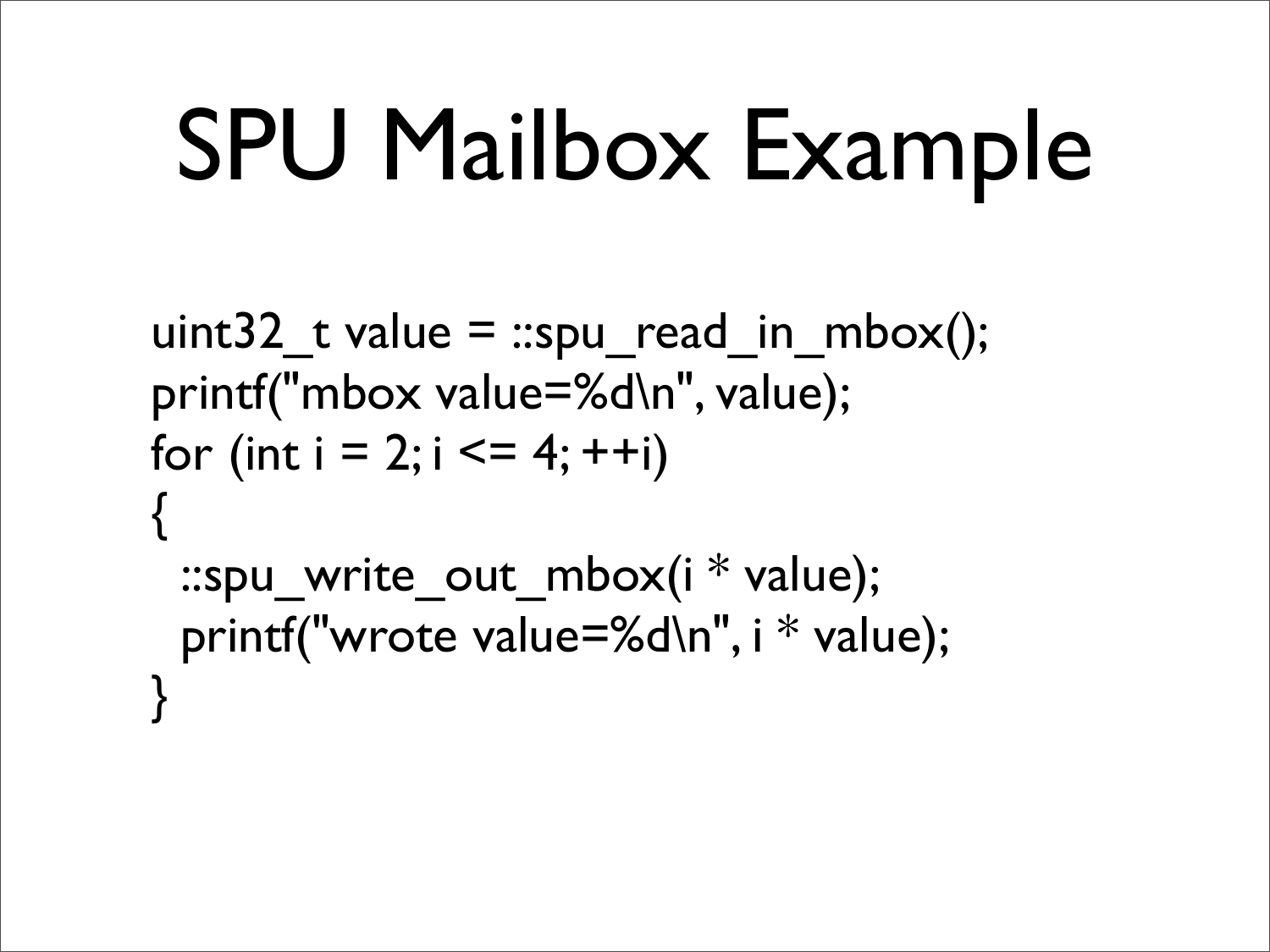### PPU Mailbox Example

spe write in mbox(sid, value); spe write in mbox(sid, value); cout  $<<$  "stat="

 $<<$  spe\_stat\_in\_mbox(sid)  $<<$  "\n"; while (spe\_stat\_out\_mbox(sid) < 1) { } for (int  $i = 0; i < 5; ++i$ ) cout << "out=" << spe\_read\_out\_mbox(sid) << "\n";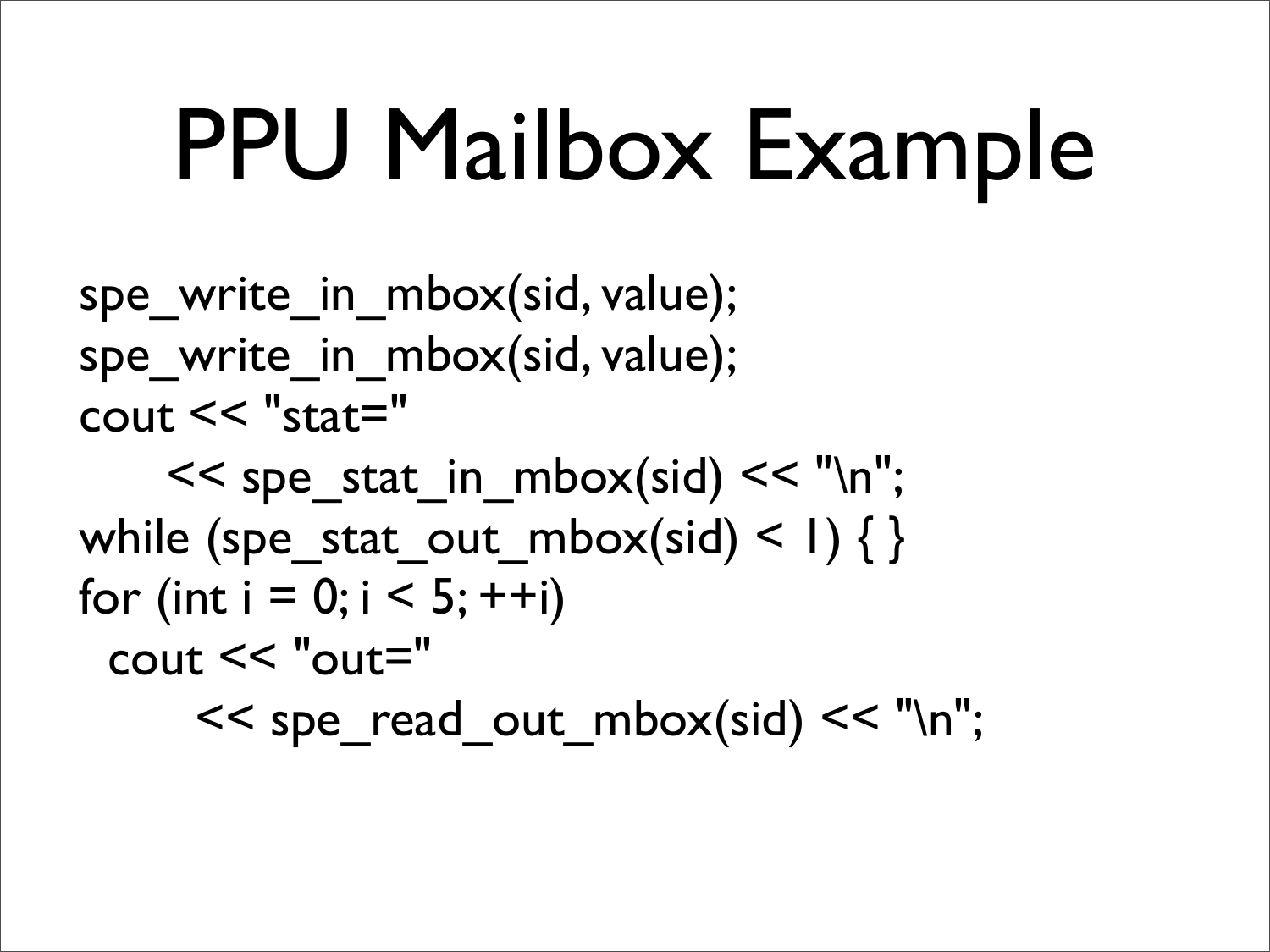## DMA Operations

- addresses 16 bytes aligned
	- local address within the SPU
	- effective address for the outside address
- size of the transfer
	- multiple of 16 bytes
	- best size is multiple of 128 bytes
- tag to identify and group transfers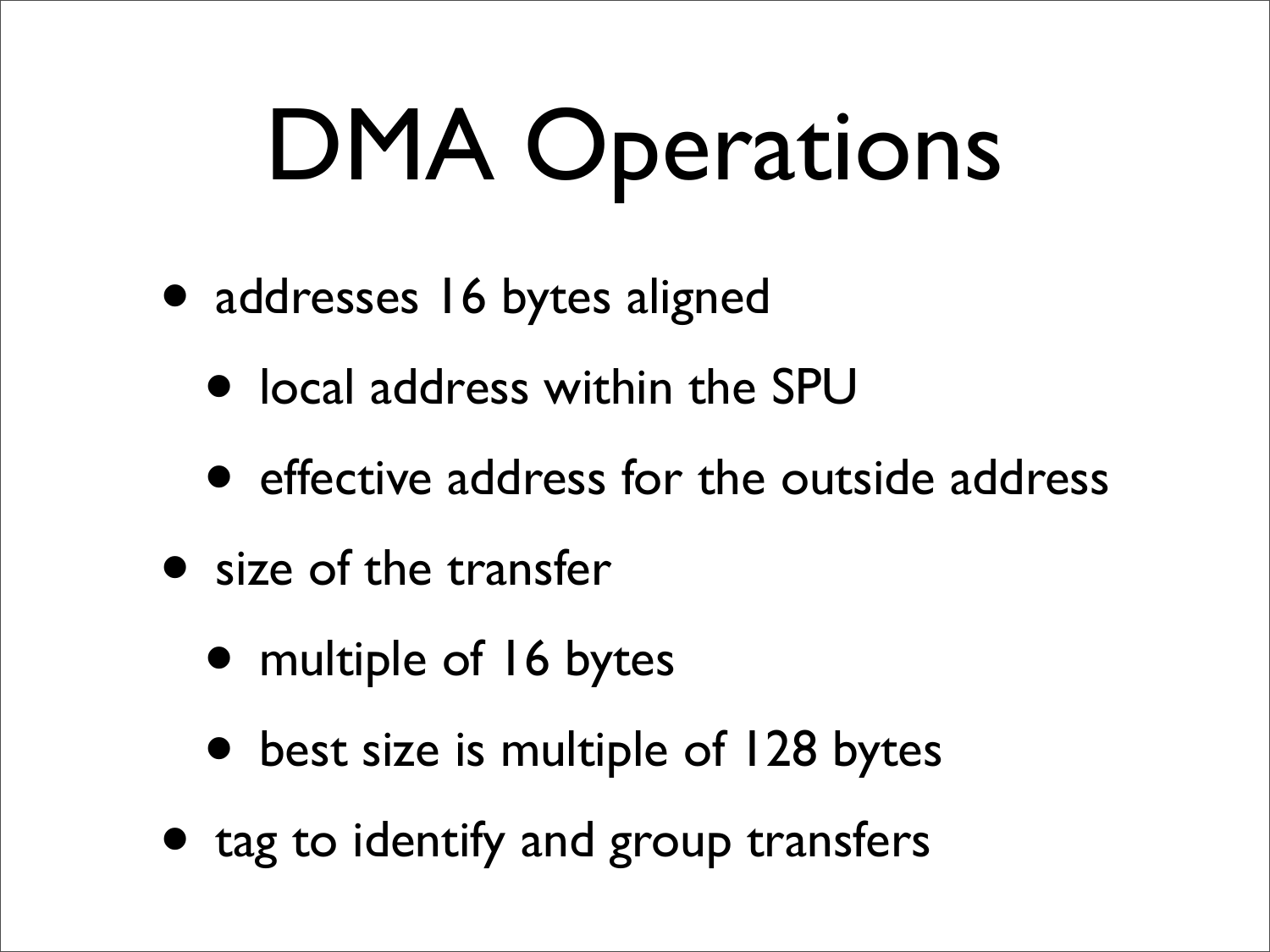#### DMA Transfer to SPU

enum  $\{$  gtag  $= 1$ , ptag  $\};$ 

uint32 t src attribute  $((aligned(16)));$ 

mfc\_get(&src, argp, sizeof(src), gtag, 0, 0); mfc write tag mask( $1 \leq$  gtag); mfc read tag status all();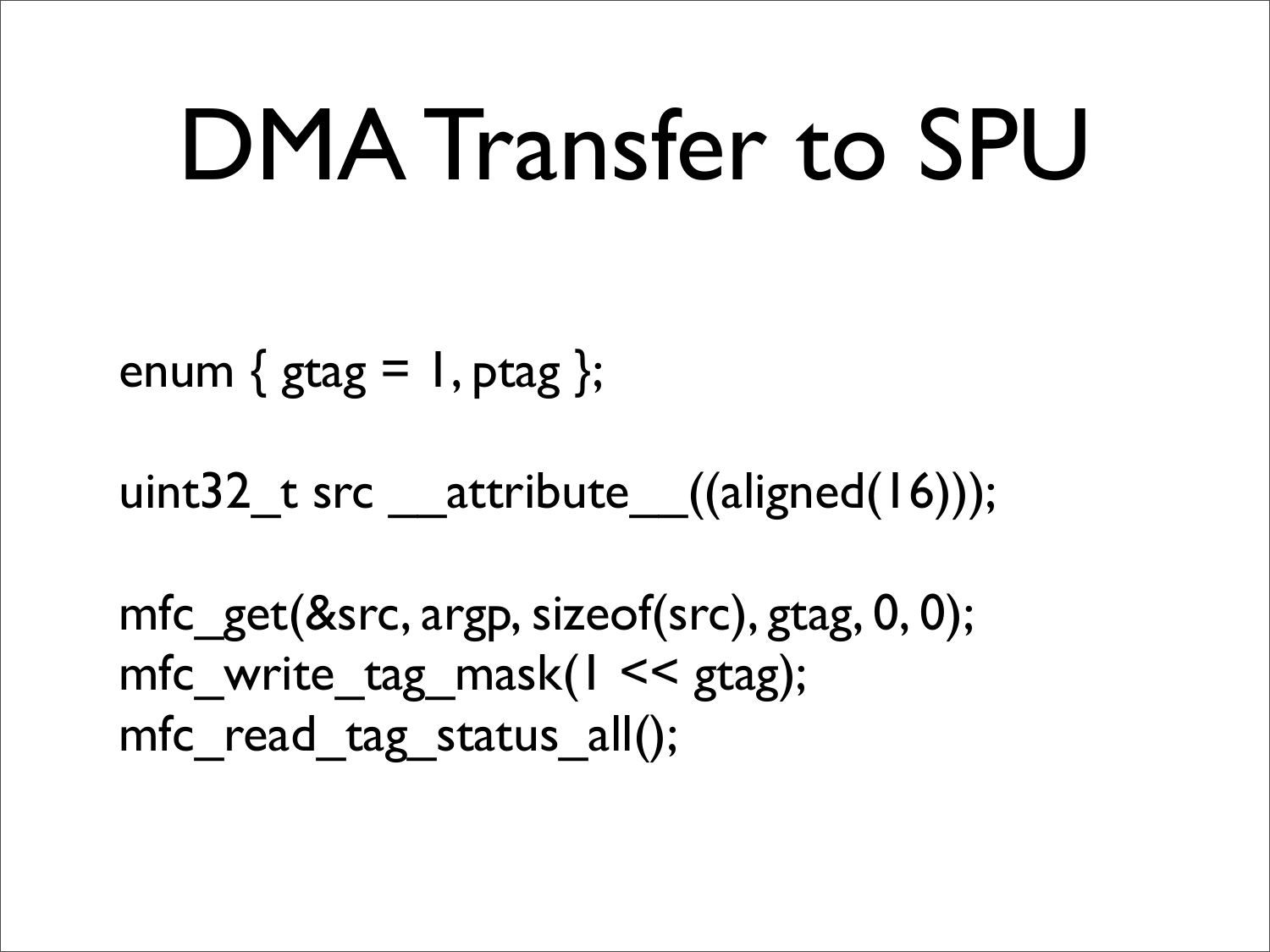### DMA Transfer from SPU

uint32 t to[8] \_\_attribute\_((aligned(16))); for (int  $i = 0$ ;  $i < 8$ ; ++i)  $to[i]$  = src + i;

mfc\_put(&to, envp, 8\*sizeof(to), ptag, 0, 0); mfc write tag mask( $1 \le$  ptag); mfc\_read\_tag\_status\_all();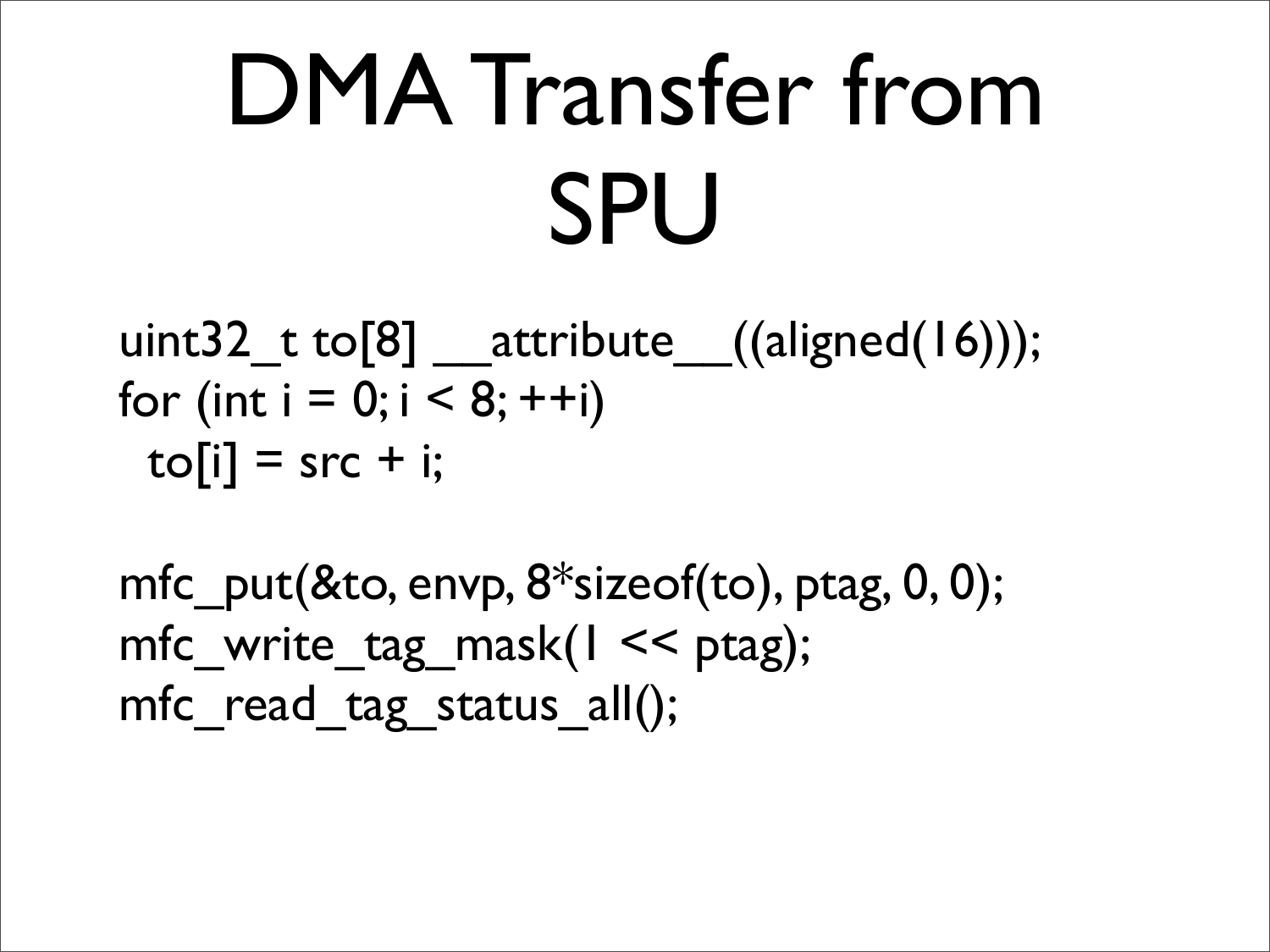#### DMA Fences & Barriers

- DMA is unordered in general
- DMA within a tag group can be ordered
	- fence: following existing requests
	- barrier: follow existing and preceed coming request
- read/write operations with fence/barrier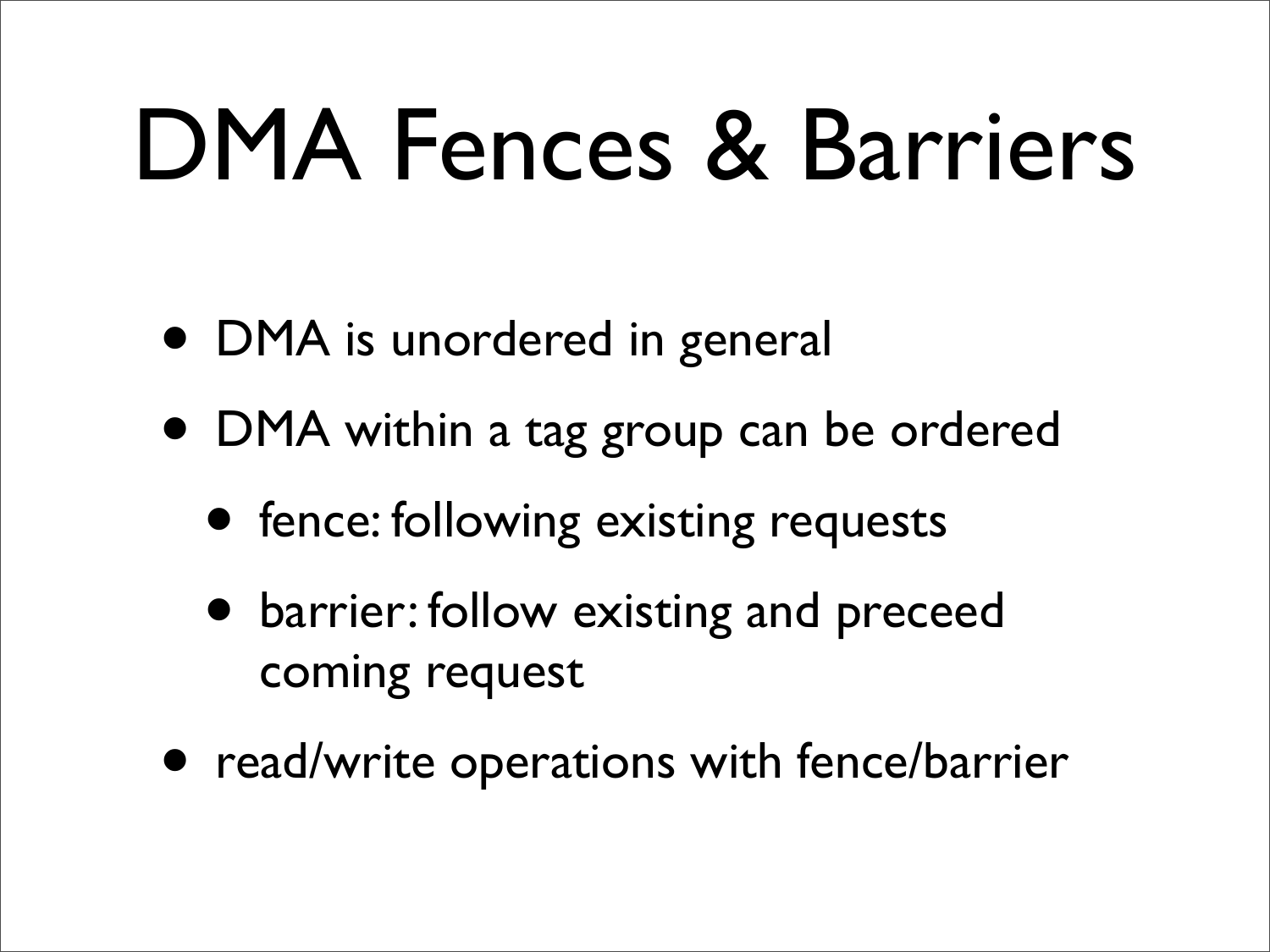## DMA Double-Buffering

```
get_data(data[0], tag);
for (int index(0); !done; ++index, tag ^= 1) {
 get data(data[(index + 1) % 2], tag \lambda = 1);
 wait_for_tag(tag);
 process(data[index]);
 put_data(data[index], tag);
}
wait_for_tag(tag);
```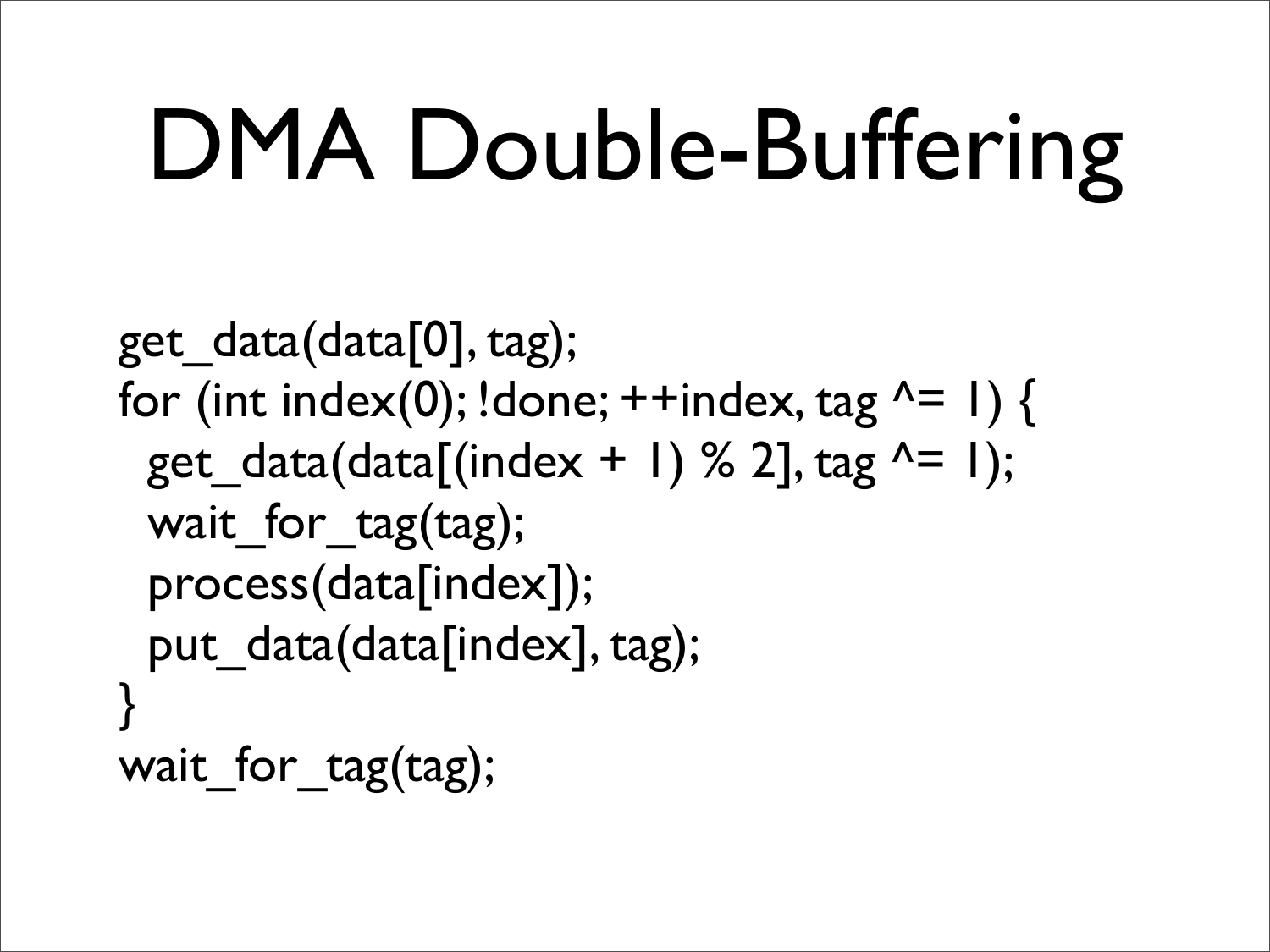### DMA for Scattered Data

- DMAed data on the local store is contigues
- DMAed data at the other end need not be:
	- a list can provide location of the pieces
	- each piece is still a multiple of 16 bytes
- used to get more complex data structures into the local store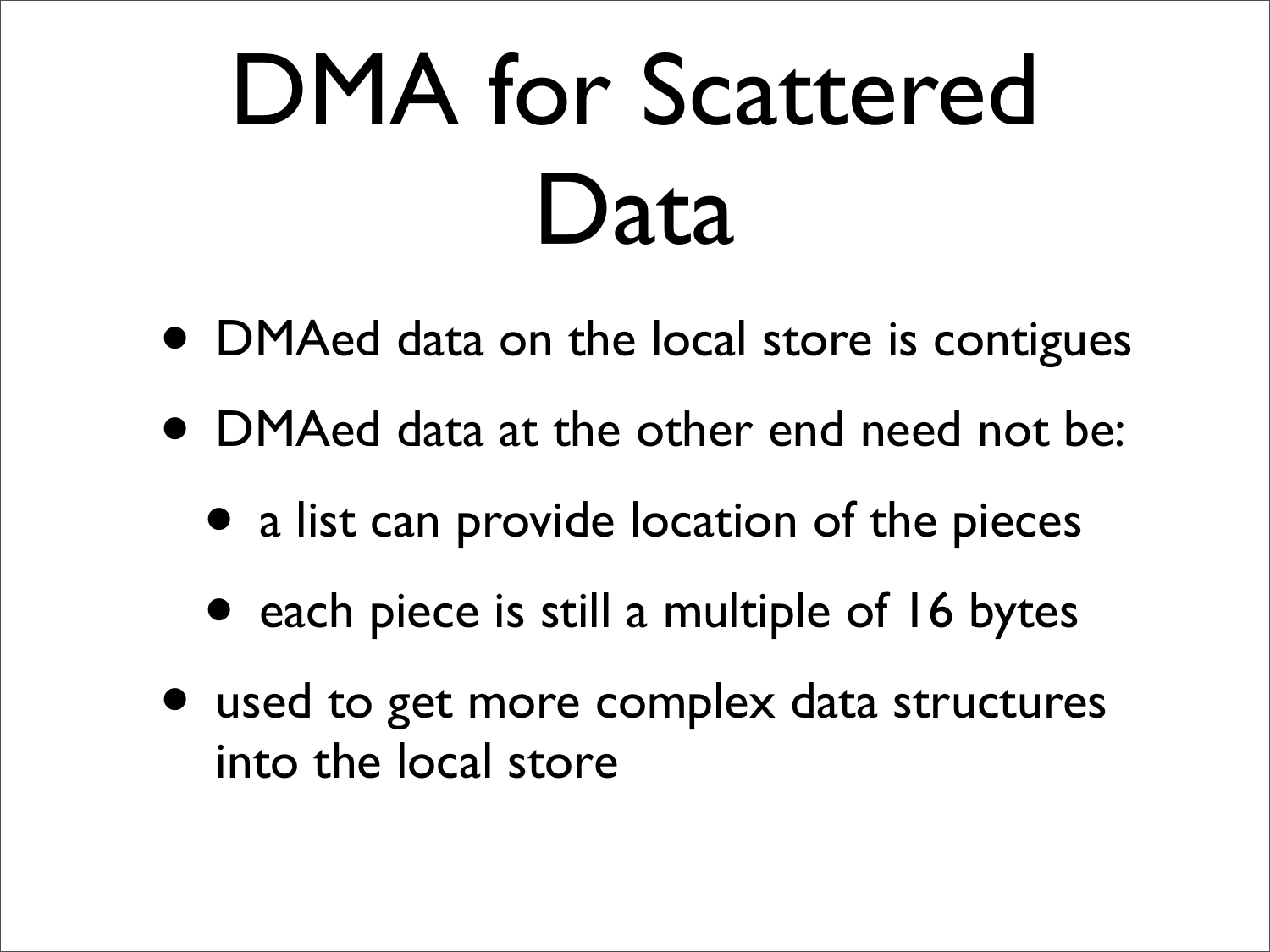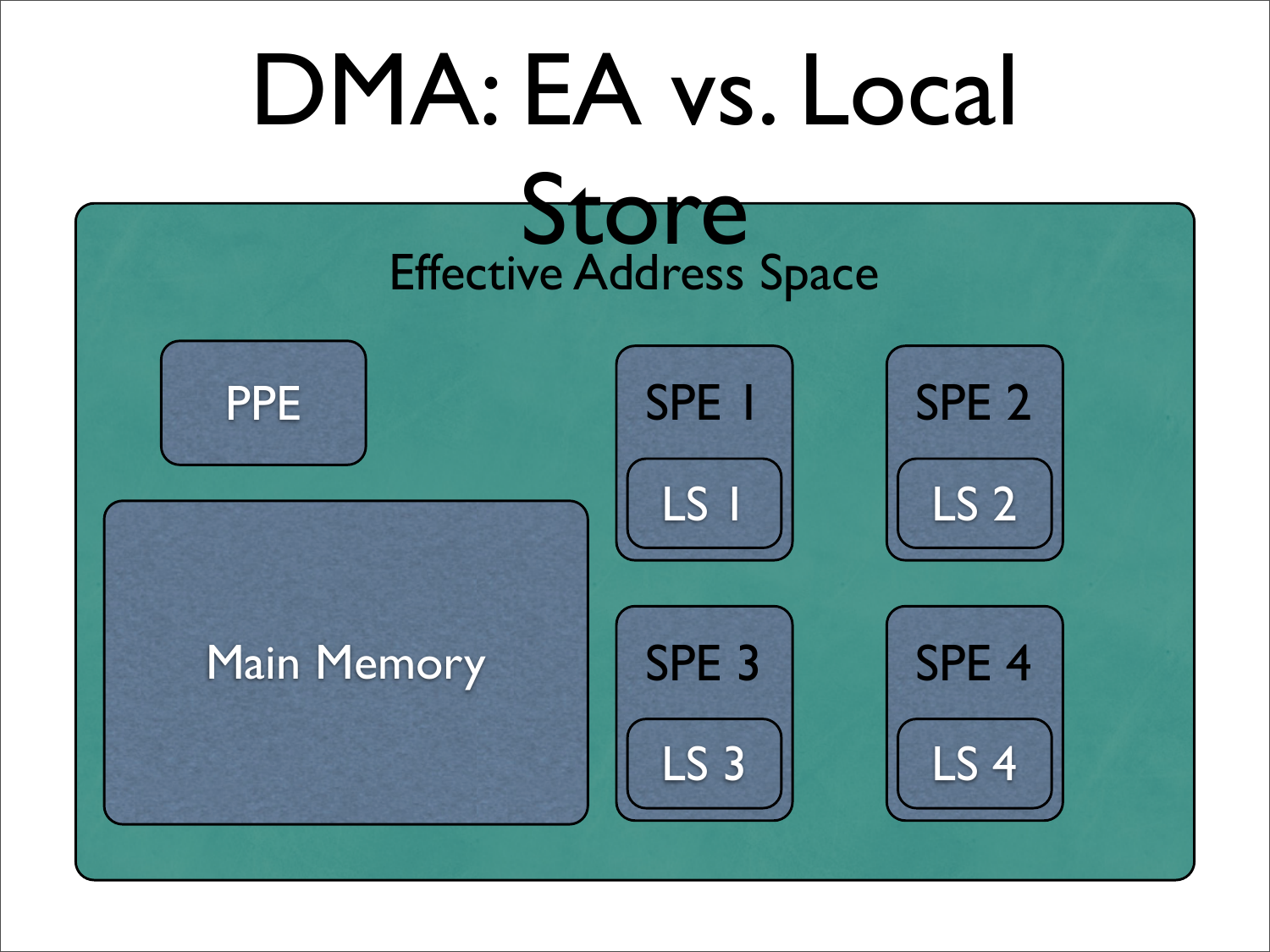#### More Parallelism: SIMD

- single (same) instruction, multiple data
- more computations with same logic
- on the SPU all operations are on vectors
- SIMD is available on most CPUs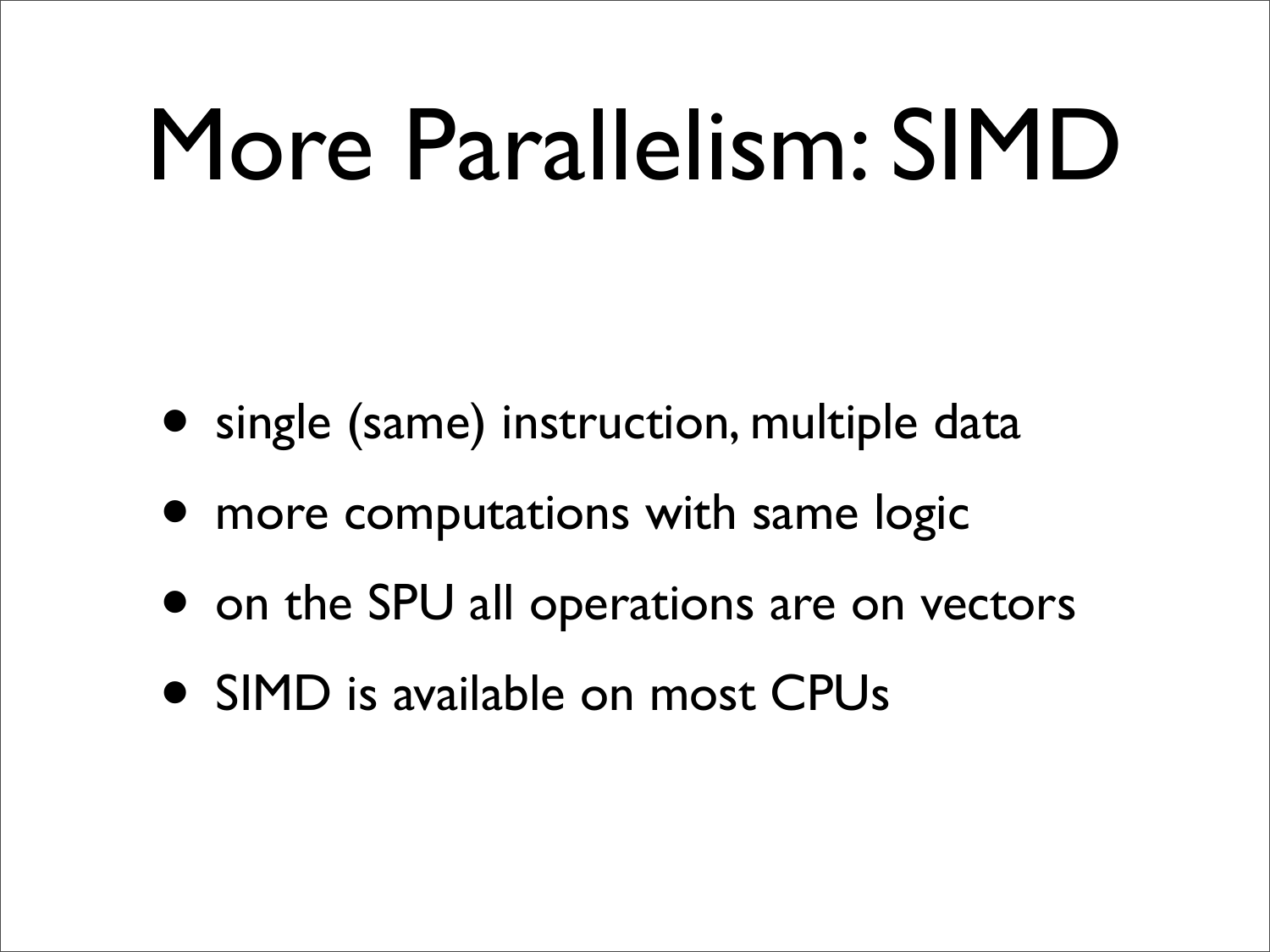### SIMD: Overview

- operations on built-in fixed sized vectors
- vector size on the Cell: 128 bit
	- 2 double
	- $\bullet$  4 int, float, ...
	- 8 short
	- 16 char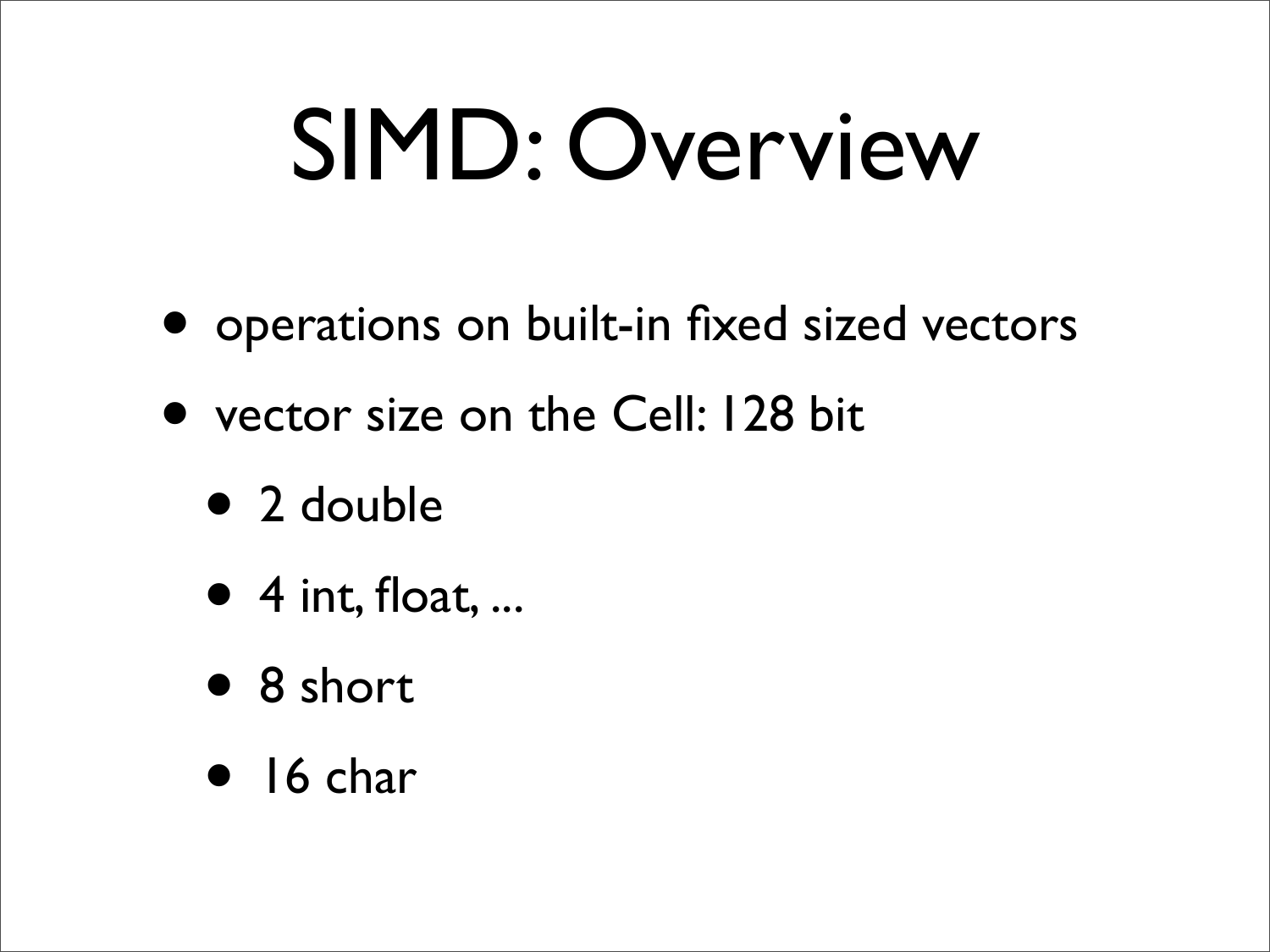## SIMD Operations

- load vector with scalars
- arithmetic: element-wise  $+ * / \%$ ...
- comparison: element-wise  $\leq$  > == != ...
- shuffle vector elements
- operations to help with conditions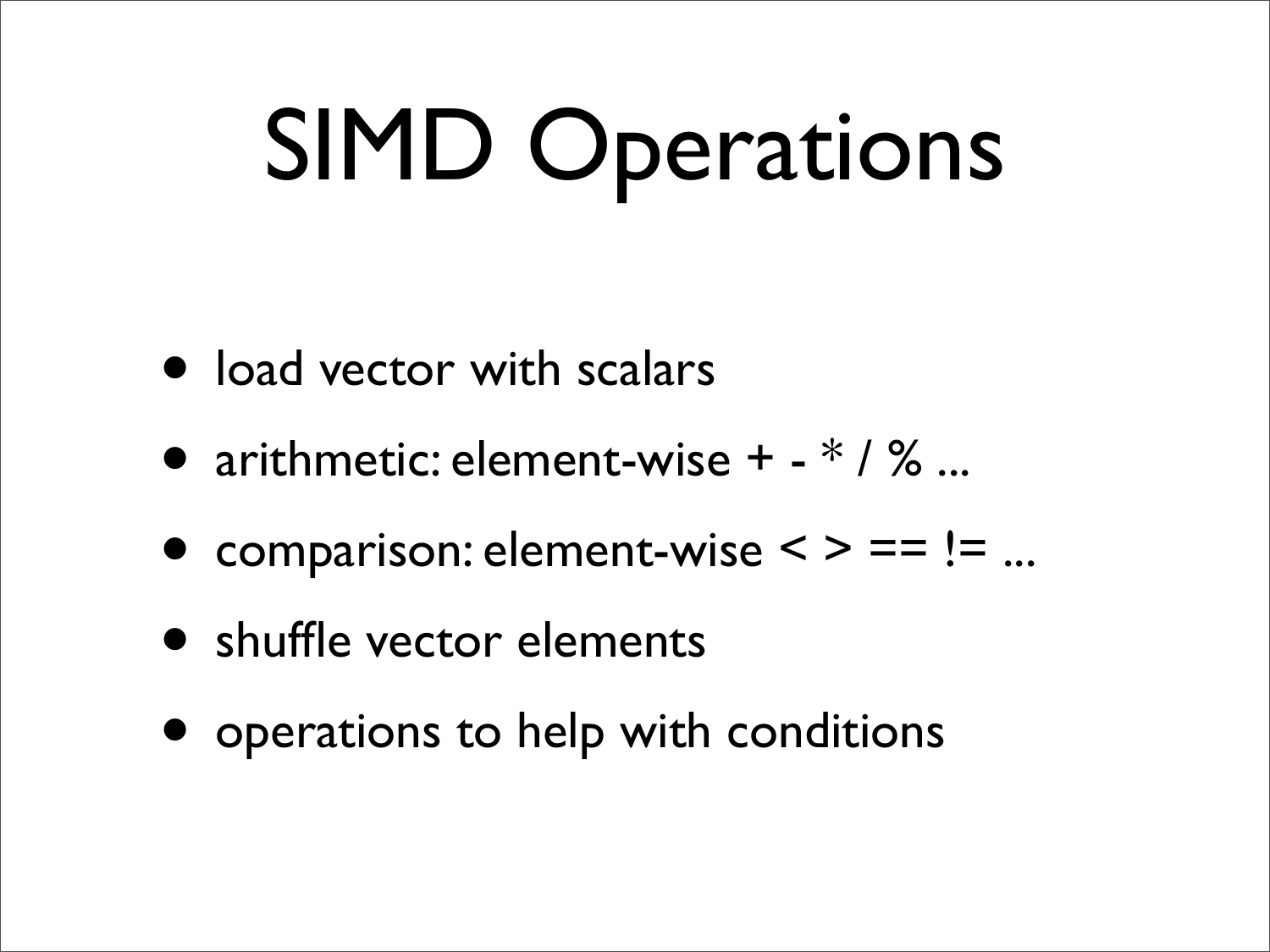### SIMD Operations

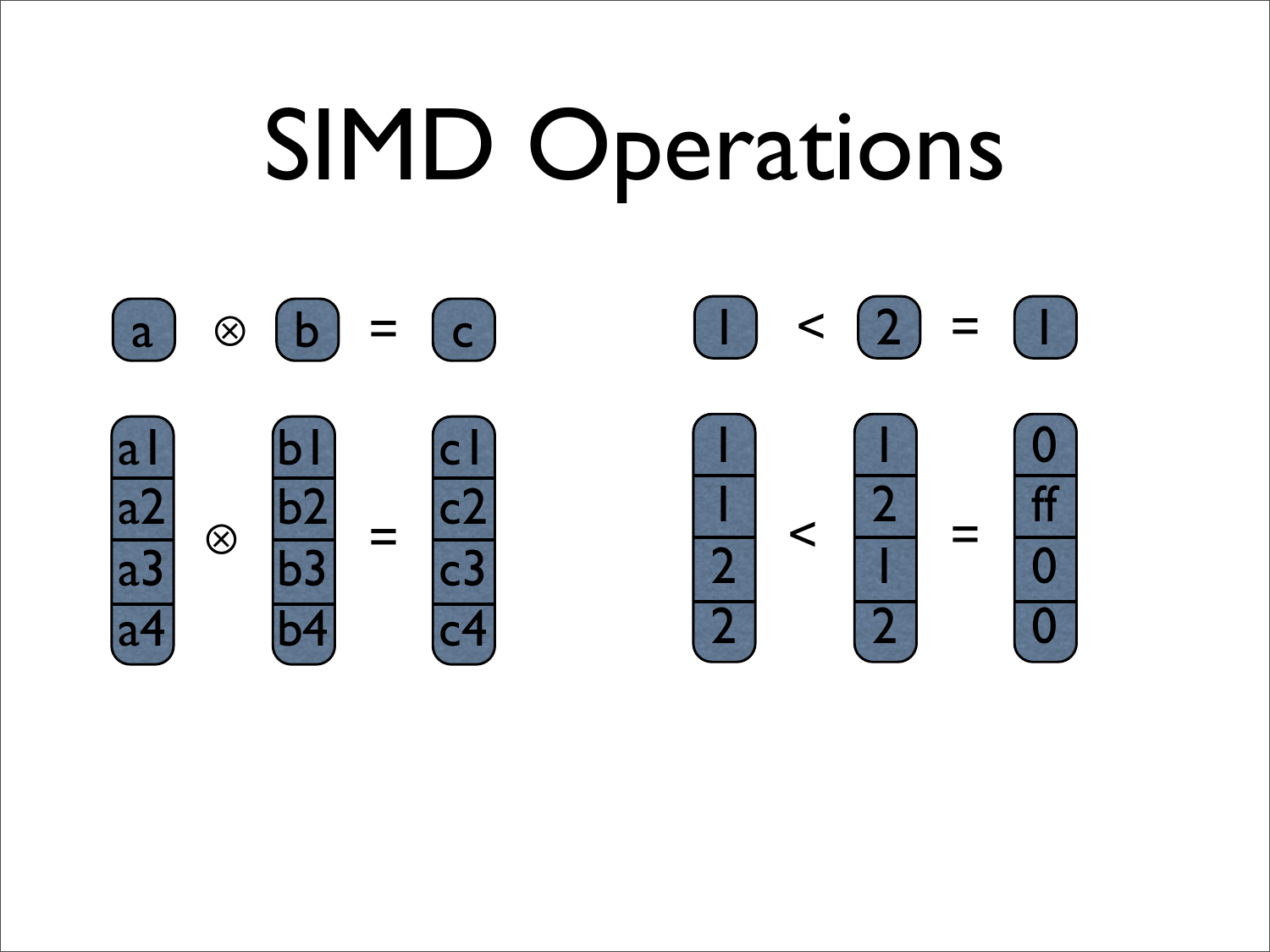# SIMD Types and Values

typedef float fv4 attribute  $((vector(16)));$ typedef float fs4[4]; union ufv4 { ufv4(fv4 v):  $vec(v)$  {} ufv4(float f1, float f2, float f3, float f4): vec((fv4){f1, f2, f3, f4}) {} fv4 vec attribute ((aligned(16))); fs4 val  $\alpha$  attribute  $((aligned(16)));$ };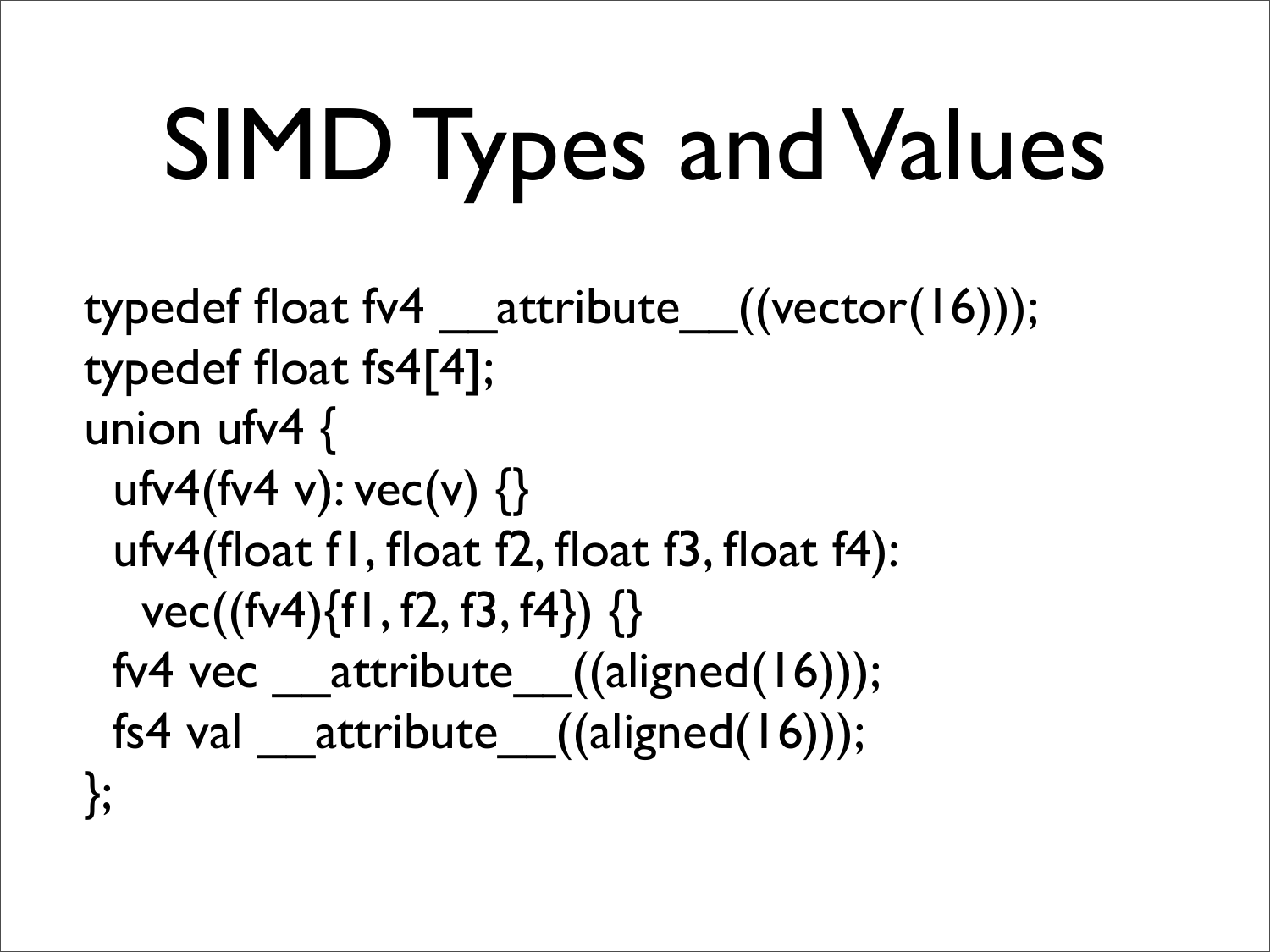## Scalar Example

```
int compute(int max, complex<float> c)
{
 int n(0);
 for (complex<float>z(c); n < max
   && z.magnitude() < 4; ++n)
  z = z * z + c;
  return n;
```
}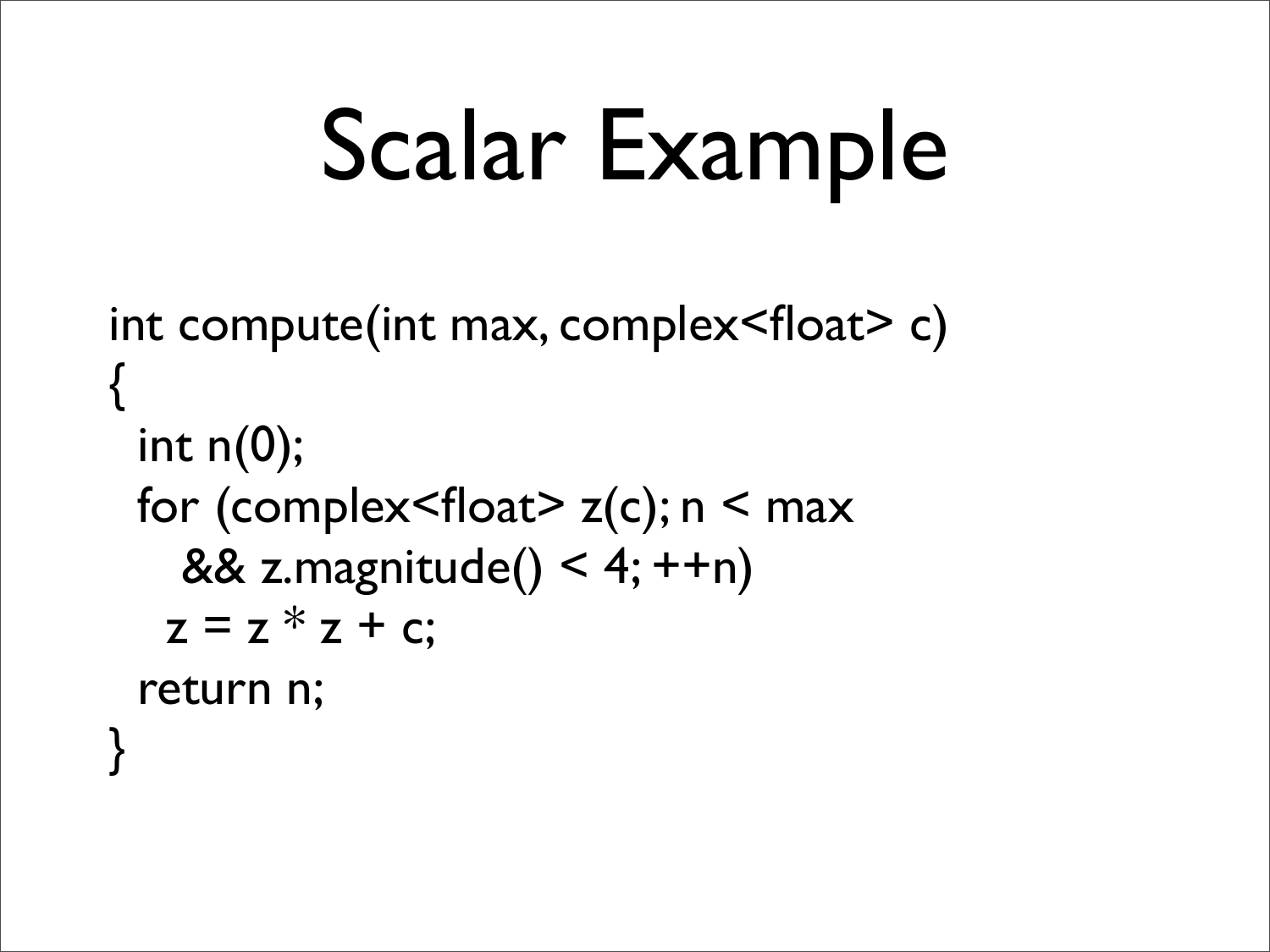## Vector Example

fv4 const zero $(0)$ , one $(1)$ , four $(4)$ ; uv4  $rc = uv4$ (), cond(1); for (complex<fv4> $z(c)$ ; cond && max--;) {  $z = z * z + c$ ;  $cond = z$ .magnitude() < four; rc += select(cond, zero, one); }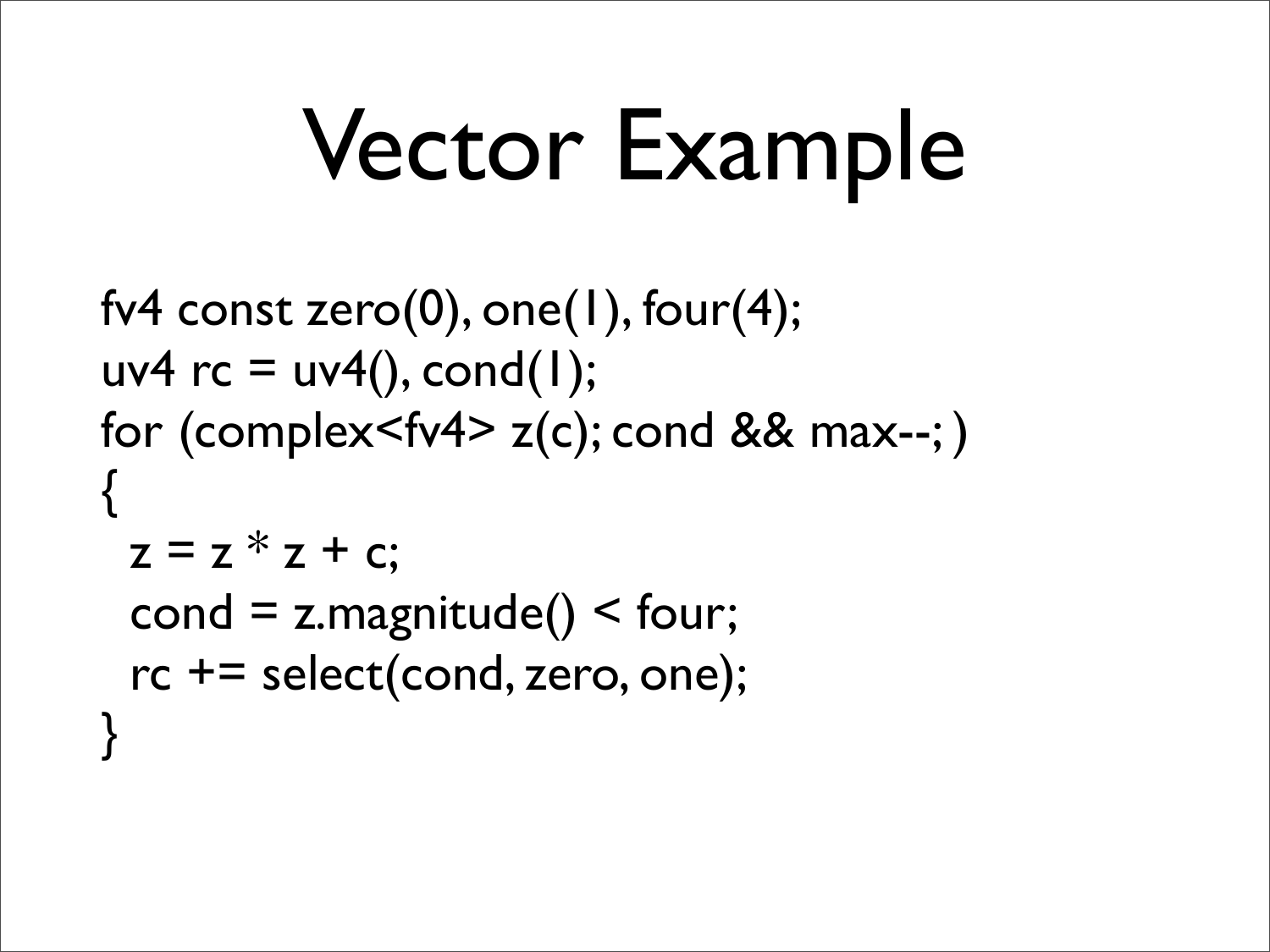#### SIMD vs. branches

- comparison creates a vector of results
- use "select" (vec sel() or spu\_sel())
	- similar to ternary operator: result  $=$  condition? value1: value2 result = select(condition, value1, value2)
	- evaluates both expressions
- select() removes branches from the loop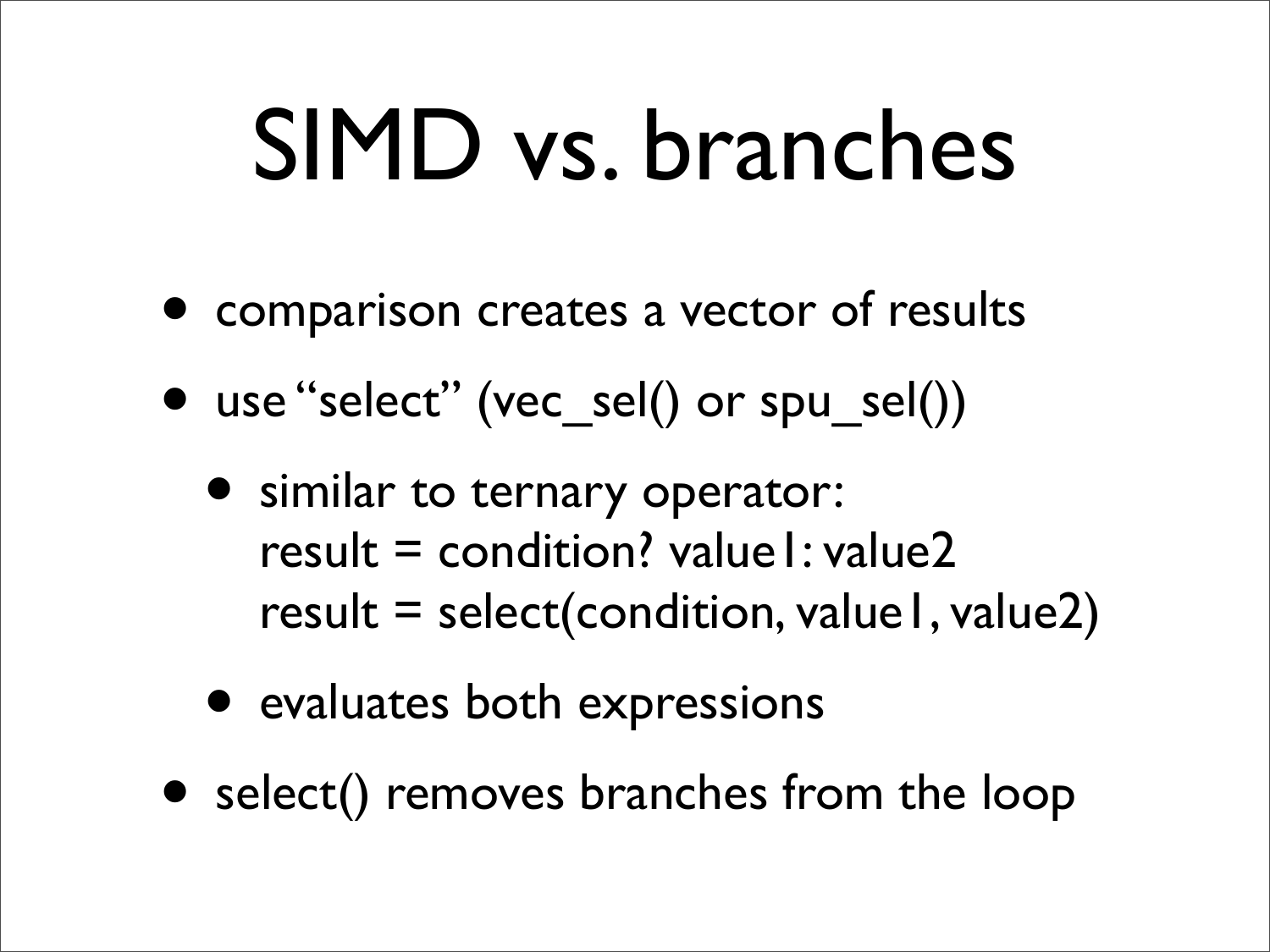## Data Dependency

- instructions are processed in a pipeline
- steps might need to wait for earlier results
- no branches  $\Rightarrow$  interleave multiple

iterations that is loop-unrolling is easy

• branch prediction is even less of a problem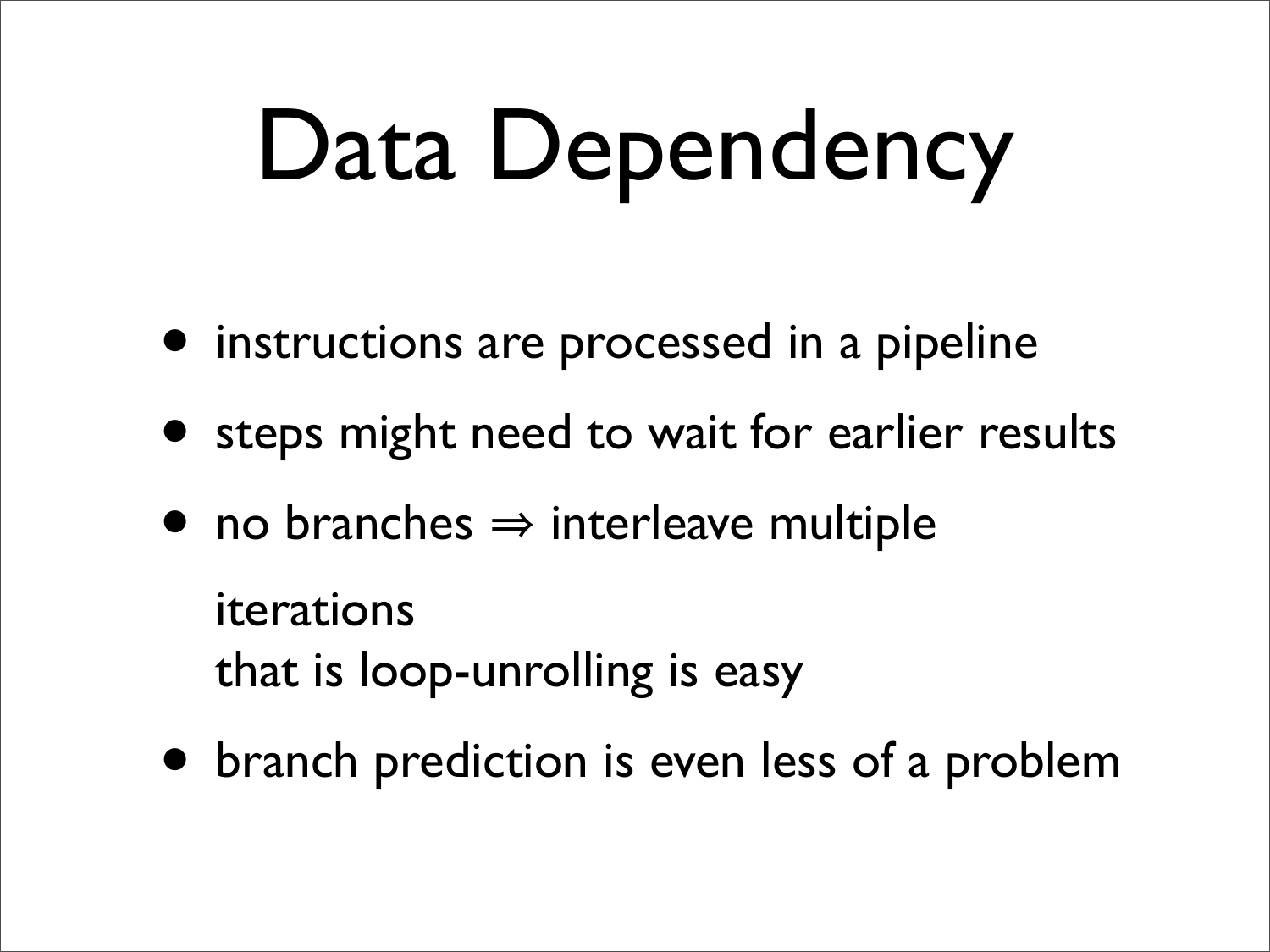# Nicer Programming

- obviously: read-made libraries
	- there are already libraries using the SPUs
- generic libraries: somewhat problematic
	- data structures not directly shared
	- PPU and SPU run different code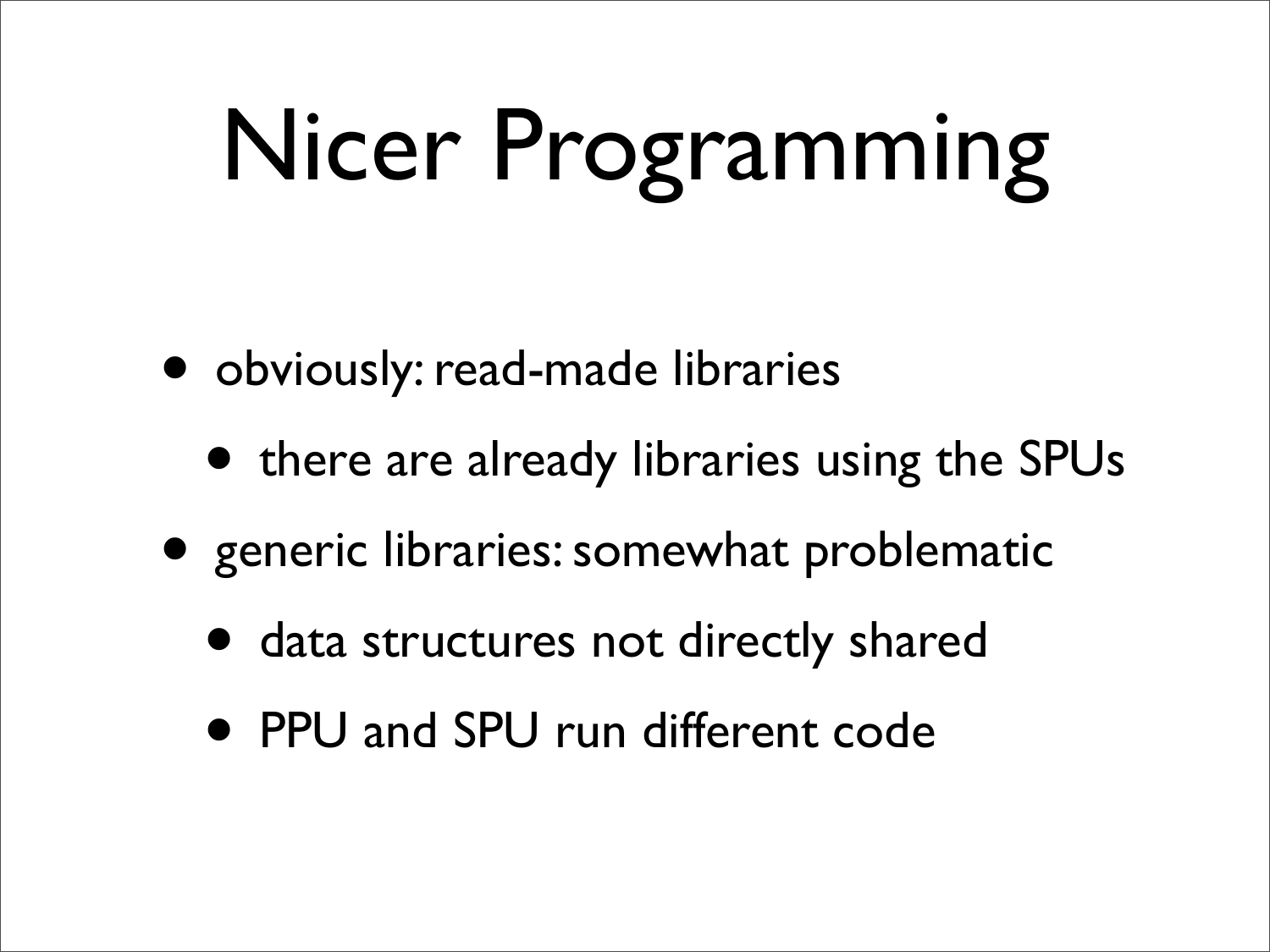### Idea for Generics: llvm

- do not encode parallelism into the compiler!
- compile to llvm and operate on that
- detect specific entry points
	- algorithms marshall between CPUs
	- create different translation units for **CPU<sub>s</sub>**